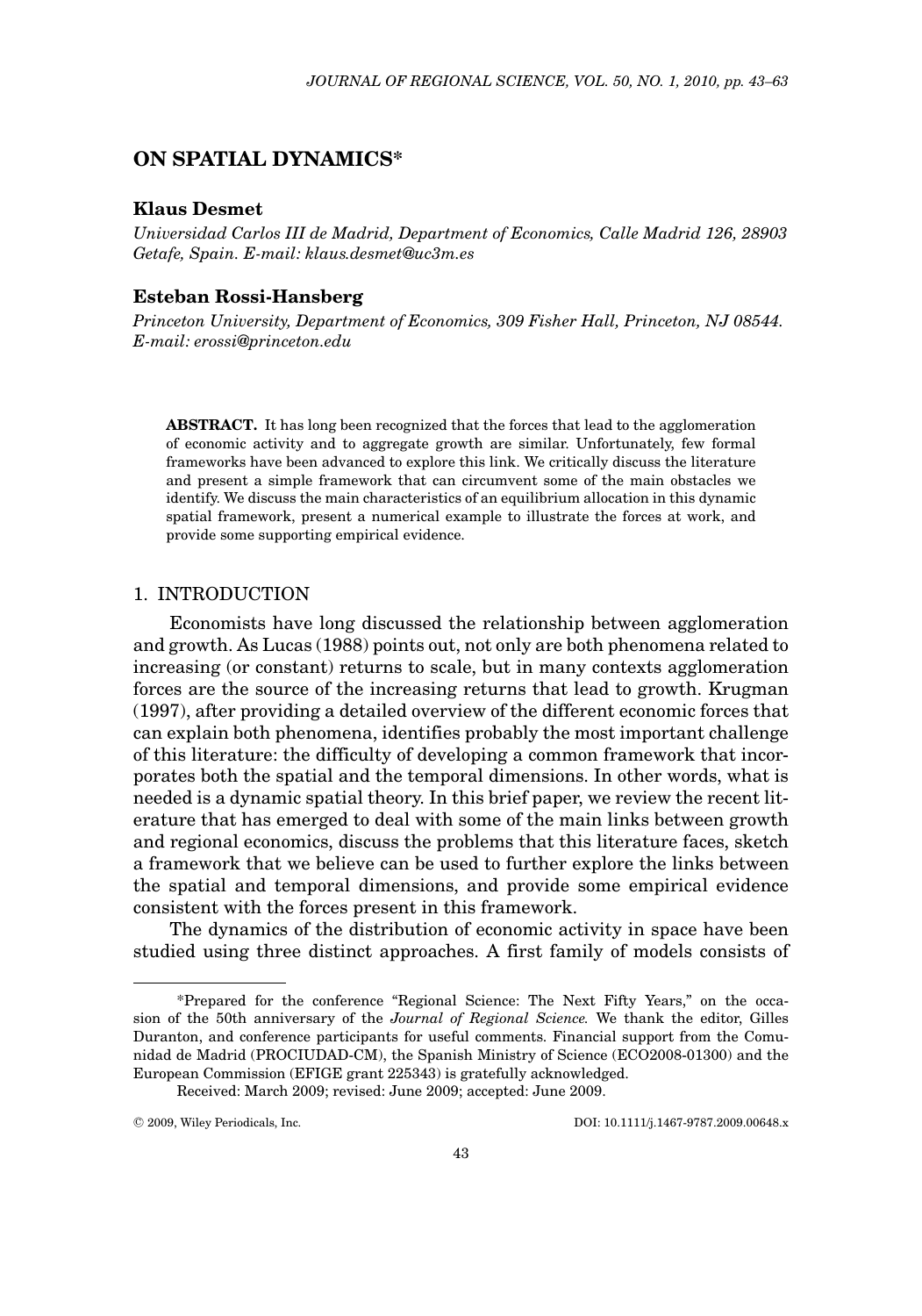dynamic extensions of *New Economic Geography* models. These models tend to have a small number of locations, typically two. Agglomeration is driven by standard Krugman (1991) pecuniary externalities operating through real wages. The models are usually made dynamic by adding innovation in product quality as in Grossman and Helpman (1991a,b). There is a wide variety of particular specifications, some of which include capital accumulation or other forms of innovation. Baldwin and Martin (2004) provide a nice survey of this literature. They highlight the possibility of "catastrophic" agglomeration, implying that only one region accumulates factors. More generally, agglomeration and innovation reinforce each other, creating growth poles and sinks. The emergence of regional imbalances is accompanied by faster aggregate growth and higher welfare in all regions.<sup>1</sup>

The contribution of this first strand of the literature is important, as it enhances our understanding of the common forces underlying growth and agglomeration. However, the spatial predictions are rather limited. The focus on a small number of locations does not allow this literature to capture the richness of the observed distribution of economic activity across space, thus restricting the way these models are able to connect with the data. It advances statements about how unequal two regions are, but there is no sense in which one can have a hierarchy of agglomerated areas. One could of course try to generalize these models to more than a few regions. The problem is that the analytical tractability breaks down when one deals with more than two or three regions. Some progress could be made numerically, using dynamic extensions of continuous space *New Economic Geography* frameworks, like the one in Fujita, Krugman, and Venables (2001, Chapter 17), but little has been done so far. Therefore, these models remain mostly useful as analytical tools, rather than as guides to doing empirical work.

A second family of models aims to explain the distribution of city sizes. In general, this literature only models, if at all, space *within* cities, but not the location of cities *across* space. Early contributions include Black and Henderson (1999) and Eaton and Eckstein (1997). Black and Henderson (1999) propose a model of a dynamic economy with cities. Increasing returns in the form of externalities create cities and imply, apart from knife-edge parameter conditions, increasing returns at the aggregate level. Hence, as in the papers above, agglomeration leads to explosive growth. In contrast to the first strand of the literature, these theories have the advantage of explicitly modeling the cities in each location and allowing for heterogeneity in city characteristics. This comes at the cost of a black box agglomeration effect in the form of a production externality.

Within this second strand of the literature, the contribution of Gabaix (1999a) is key in establishing the link between the dynamic growth process

<sup>1</sup>Readers interested in this strand of the literature should consult Baldwin and Martin (2004), Fujita and Thisse (2002, Chapter 11), and some of the specific papers, such as Baldwin, Martin, and Ottaviano (2001) and Martin and Ottaviano (1999, 2001).

 $©$  2009, Wiley Periodicals, Inc.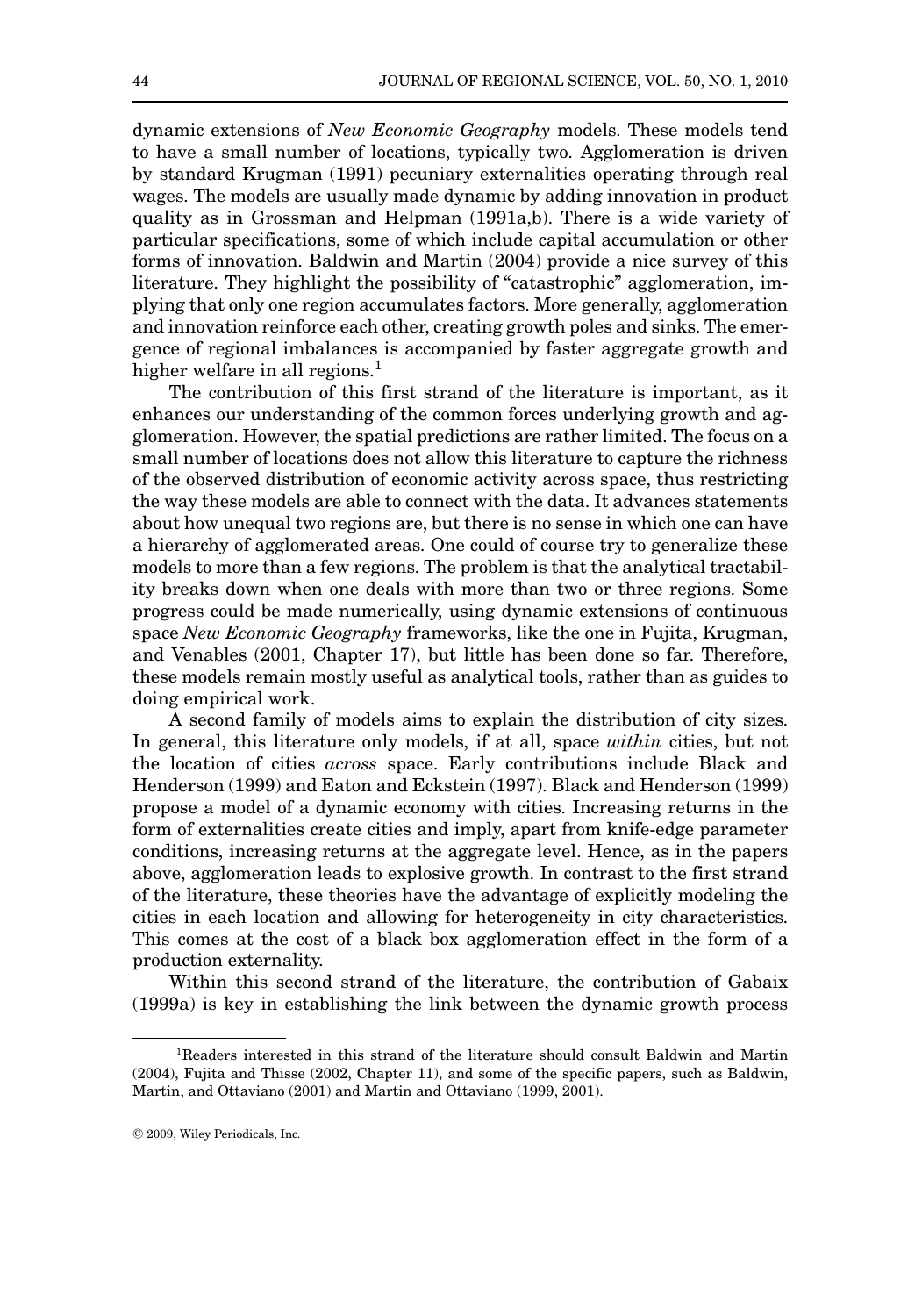of cities and the observed distribution of city sizes. He shows that Zipf's Law for cities—the size distribution is approximated by a Pareto distribution with coefficient one—can be explained by models that imply cities exhibiting scale-independent growth. For our purposes, the interesting part of this contribution is not so much the particular size distribution this growth process leads to, but rather the link it establishes between the dynamic growth process of particular production sites and the invariant distribution of economic activity in space. It is the growth process that leads to agglomeration (in the form of a size distribution with a fat right tail with many large cities), and not the other way around. Following Gabaix (1999a), many papers have been built on this basic insight, which had already been used in other applications in macroeconomics. Eeckhout (2004), for example, proposes a simple model in which cities grow by receiving scale-independent shocks, and uses the Central Limit Theorem to show that the resulting size distribution is log normal.

Gabaix (1999a,b) and Eeckhout (2004) postulate the growth rate of cities; they do not propose an economic theory of this growth process. The last generation of models in this second strand of the literature addresses this shortcoming by successfully establishing a link between economic characteristics that determine the growth process and economic agglomeration in cities. Duranton (2007) does so by proposing a growth process through the mobility of industries across cities as a result of innovations in particular sectors. Rossi-Hansberg and Wright (2007) also produce a particular city growth process as a result of adjustment in optimal city sizes and city entry. Cordoba (2008) discusses general properties that these models need to satisfy in order to yield a growth process consistent with particular characteristics of invariant distributions, like Zipf's Law. Some of these papers also establish a reverse link between the growth process and agglomeration. In Rossi-Hansberg and Wright (2007), for example, it is the organization of economic activity in cities that leads to the aggregate constant returns to scale necessary to generate balanced growth. In this sense, agglomeration of economic activity in a particular number and size of cities generates aggregate balanced growth.

The main limitation of the dynamic frameworks in this second strand of the literature is the lack of geography. Production happens in particular sites, but these sites are not ordered in space and the trade links between them are either frictionless or uniform. Cities are the units in which production is organized. The internal structure of cities is sometimes modeled as an area with land as a factor of production and agents facing transport and/or commuting costs. However, geography is only modeled *within* cities, not *across* them. In this sense, these models do not present dynamic spatial theories that can be contrasted to the observed distribution of economic activity in space.

The third strand of the dynamic spatial literature incorporates fully forward-looking agents and factor accumulation into models with a continuum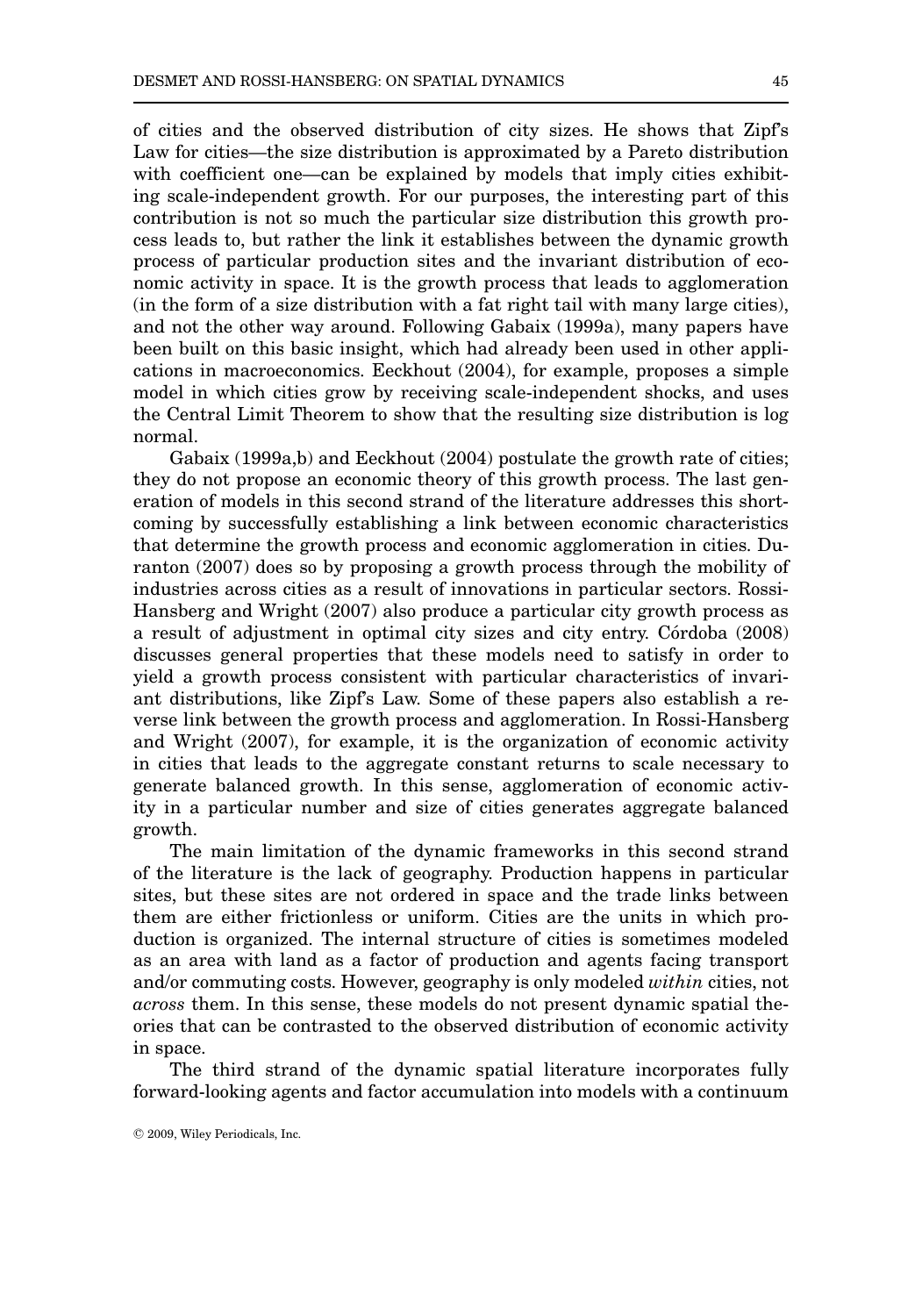of geographically ordered locations.2 It also allows for either capital mobility or some form of spillovers or diffusion between regions (Quah, 2002; Brito, 2004; Brock and Xepapadeas, 2008a,b; Boucekkine, Camacho, and Zou, 2009). Apart from these interactions, points in space are still completely isolated from each other. We review the particular structure of these problems in Section 3 below. For now it suffices to say that progress here has been mostly restricted to formulating the necessary and sufficient conditions for efficient allocations and, in some cases, the corresponding conditions characterizing rational expectation equilibria. Few substantive results have been advanced.

The remainder of this paper is organized as follows. In Section 2, we go further into the importance of developing spatial frameworks that can be compared with the data, some of the difficulties of doing this, and the comparison with trade frameworks, like that in Eaton and Kortum (1999). Section 3 discusses some of the setups with continuous space that have been analyzed for the case of forward-looking agents. Section 4 then proposes a simple endogenous growth spatial framework in which innovation decisions are optimally not forward-looking, and it uses a numerical example to shed light on the different forces present in this framework. Section 5 presents some basic evidence from the United States on the forces highlighted in Section 4, and Section 6 concludes.

#### 2. THE IMPORTANCE OF SPACE

Incorporating geographically ordered space (or land) is important for two main reasons. Land at a particular location is a rival and nonreplicable input of production, and land is geographically ordered in a way that matters for economic activity. The latter claim has been documented extensively: patents cite geographically close-by patents (Jaffe, Trajtenberg, and Henderson, 1993), firms co-locate (Ellison and Glaeser, 1997; Duranton and Overman, 2005, 2008), and in general there is ample evidence of substantial trade costs, mobility costs, commuting costs, and other costs that increase with distance. The use of land as a nonreplicable input of production requires, perhaps, some additional explanation. Economic activity at a particular location is, of course, endogenous, so the factors operating at a given location can be replicated. Nevertheless, since land is an input of production, increasing factors at a given location leads to decreasing returns to scale and therefore dispersion.

It is obviously difficult to incorporate space into dynamic frameworks because it increases the dimensionality of the problem. Another difficulty of incorporating a continuum of locations in geographic space is that, in the presence of

<sup>2</sup>We discuss in more detail the importance of using a continuum of locations in the next section, but the evidence seems to suggest that the observed patterns are very different when land, and not only cities, is incorporated into the analysis. In particular, Holmes and Lee (2008) show that the distribution of employment across equal sized squares in space has a significantly lower tail than the one for cities. They also show that for space, and in contrast with cities, growth rates are not independent of scale (Gibrat's Law).

 $©$  2009, Wiley Periodicals, Inc.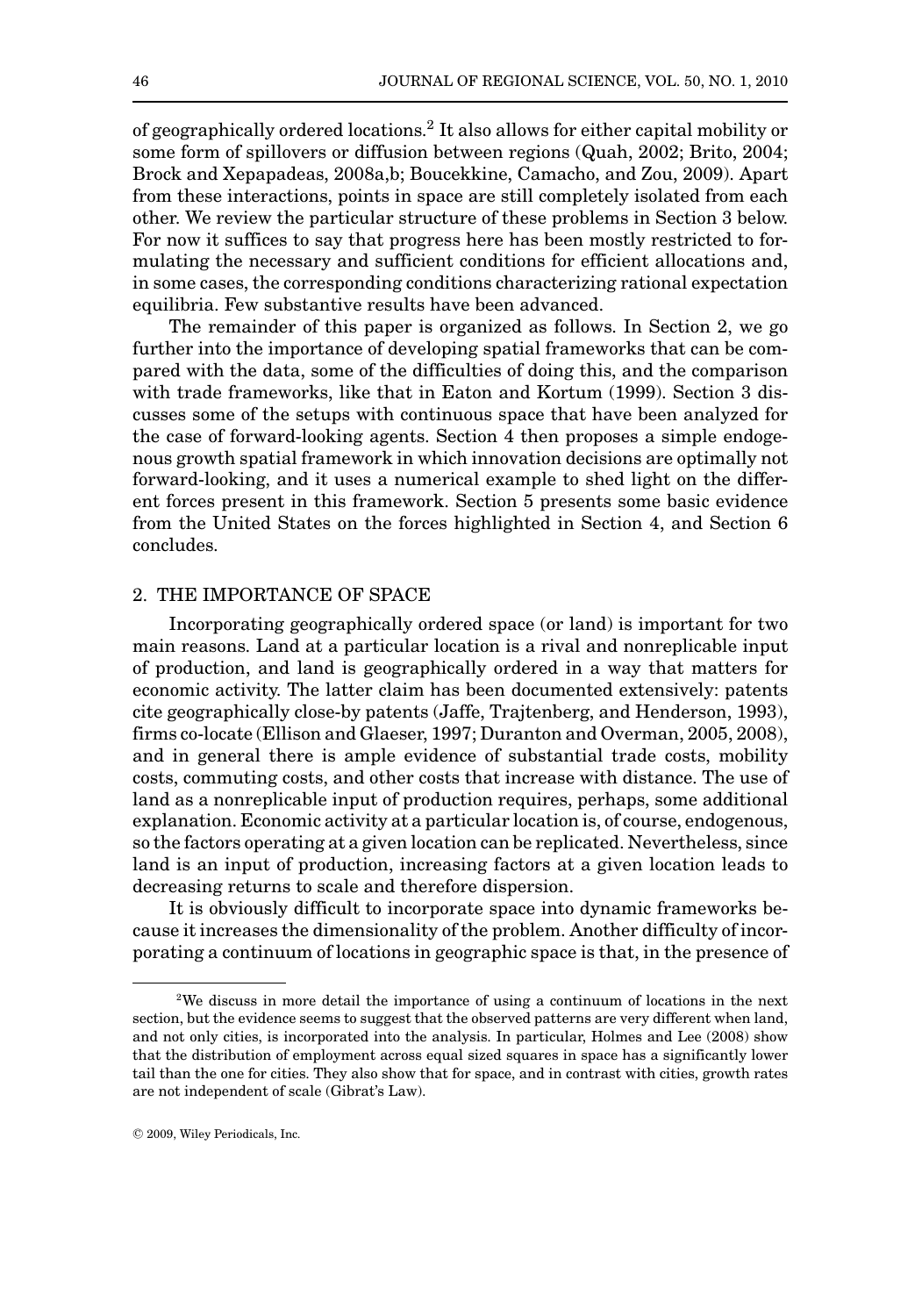mobility frictions like transport or commuting costs, clearing factor and goods markets are not trivial. The reason is that how many goods or factors are lost in transit depends on mobility and trade patterns, which in turn depend on factor prices that are the result of market clearing. Hence, to impose market clearing it is necessary to know the number of goods lost in transit. That is, factor prices at each location depend on the equilibrium pattern of trade and mobility at all locations. This yields a problem that in many cases is intractable.

The trade literature has circumvented this difficulty by analyzing the case of a finite (though potentially large) number of locations in the presence of random realizations of productivity for a continuum of goods (see, e.g, Eaton and Kortum, 2002). In such a framework, the only relevant equilibrium variable is the share of exported and imported goods, which is well determined by the properties of the distributions of the maximum of the productivity realizations. This has proven to be an effective way to deal with this difficulty. However, it does not allow us to talk about trade in particular sectors, since only aggregate trade flows are determined in equilibrium. This is an important drawback if we want to study geography models that focus on spatial growth across industries. Since the empirical evidence shows that different sectors exhibit very different spatial growth patterns, this is a relevant issue (see, e.g., Desmet and Fafchamps, 2006; Desmet and Rossi-Hansberg, 2009a).

Another way of solving this problem is to clear markets sequentially. Suppose space is linear and compact. Then we can start at one end of the space interval and accumulate production minus consumption in a given market (properly discounted by transport or commuting costs) until we reach the end of the interval. At the boundary, "excess supply" has to be equal to zero in order for markets to clear. This method, proposed in Rossi-Hansberg (2005), is fairly easy to apply, but it can only be used in one-dimensional (or twodimensional and symmetric) compact setups. Extending this formulation to nonsymmetric two-dimensional spatial setups (like reality!) is a theoretical challenge.

In Section, 4 we sketch a model that uses this form of market clearing. Our view is that it is possible to improve our understanding of dynamic spatial interactions using fully specified economic dynamic equilibrium models. In contrast, many geographers rely on so-called agent-based models to capture the complexities of spatial dynamics. The drawback of these models is that they lack economic fundamentals (see Irwin, 2009, in this volume on the use of agent-based models by economists).

## 3. SPATIAL MODELS WITH FORWARD-LOOKING AGENTS

The few papers that have studied a fully dynamic setup with a continuum of locations normally focus on the problem of a planner who allocates resources. We present two examples below. Spatial interactions are introduced in two different ways: a first one by allowing for capital mobility, and a second one by assuming a spatial capital externality. Neither of them introduces land as an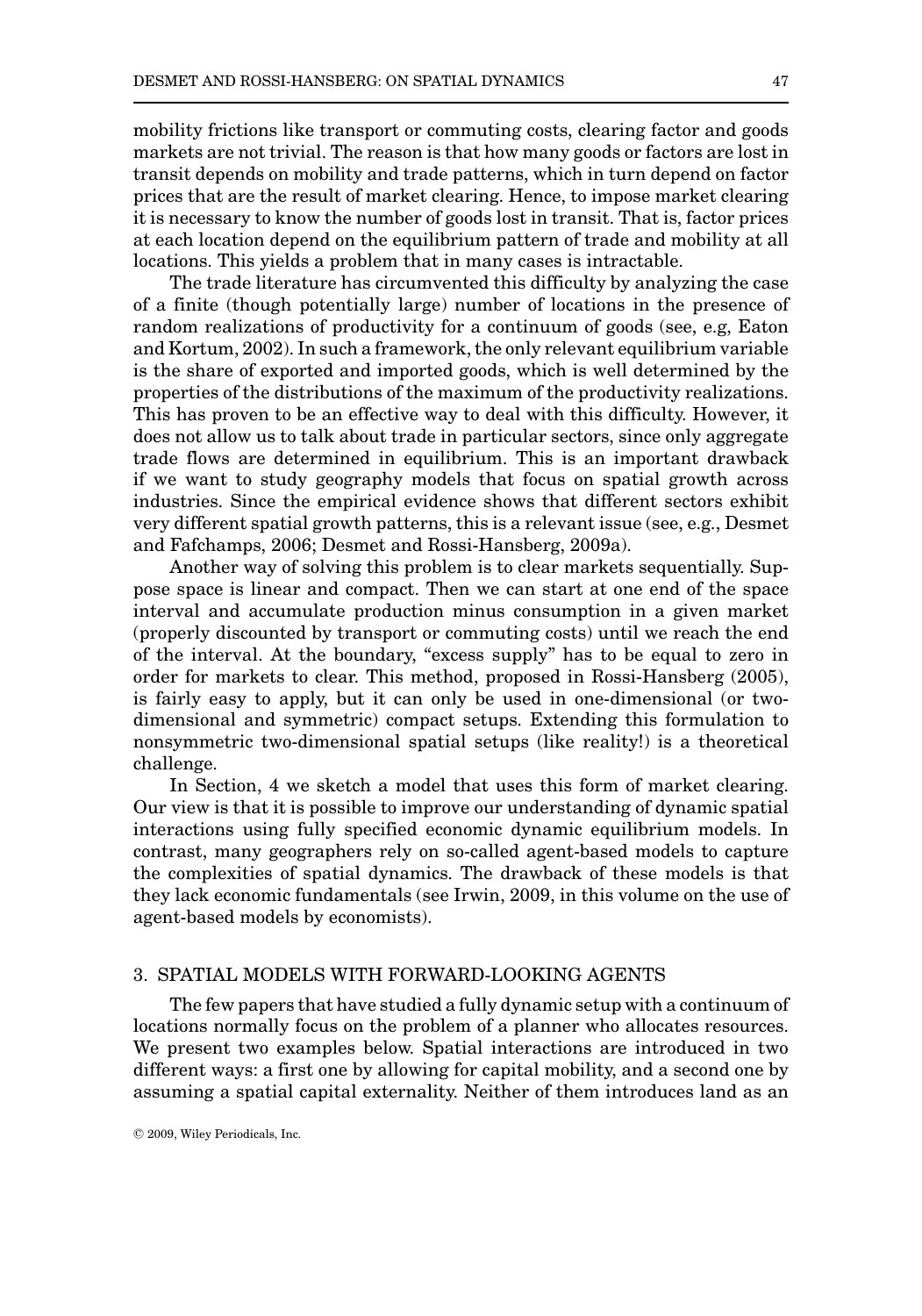input of production, although given that technology is not necessarily assumed to be constant returns to scale, it could be easily incorporated through absentee landlords.

The spatial setup is the real line and time is continuous. Let  $c(\ell, t)$  denote consumption,  $L(\ell, t)$  population, and  $k(\ell, t)$  capital at location  $\ell$  and time  $t$ . A central planner then maximizes the sum of utilities of all agents, all of whom discount time at rate  $\beta$ . Production requires only capital,  $k(\ell, t)$ , which depreciates at rate  $\delta$ . Total factor productivity is given by  $Z(\ell, t)$ . The change in capital at a particular location is therefore equal to production minus depreciation minus consumption plus the capital received from other locations. Boucekkine et al. (2009) show how this last term can be expressed as the second partial derivative of capital across locations: essentially, it is just the difference between the flow of capital from the regions to the left minus the flow of capital flowing to the regions to the right.3 This law of motion of capital, a parabolic differential equation, and in particular the spatial component entering through the second order term, introduces space into the problem. In addition, capital at all locations at time 0 is assumed to be known, and since the real line is infinite, a transversality condition on capital is required. Hence, the problem solved by Boucekkine et al. (2009) becomes:

$$
\max_{c} \int_0^\infty \int_{\mathbb{R}} U(c(\ell,t)) L(\ell,t) e^{-\beta t} d\ell dt
$$

subject to

$$
\frac{\partial k(\ell,t)}{\partial t} - \frac{\partial^2 k(\ell,t)}{\partial \ell^2} = Z(\ell,t) f(k(\ell,t)) - \delta k(\ell,t) - c(\ell,t)
$$

$$
k(\ell,0) = k_0(\ell) > 0
$$

$$
\lim_{\ell \to \pm \infty} \frac{\partial k(\ell,t)}{\partial \ell} = 0.
$$

Brock and Xepapadeas (2008b) and Brito (2004) solve similar problems, but with different preferences. In fact, Boucekkine et al. (2009) show that for general preferences this is an "ill-posed" problem in the sense that the initial value of the co-state does not determine its whole dynamic path. This is a general problem in spatial setups. One can address this issue either by considering particular solutions (like the type of cyclical perturbation analysis found in many studies) or by putting strong restrictions on preferences. Boucekkine et al. (2009) show that some progress can be made by focusing on the linear case.

<sup>&</sup>lt;sup>3</sup>If a region is an interval in space, the capital received from other regions is the difference in the partial derivatives of capital at the two boundary points. When in the limit a region becomes a point in space, the difference in these partial derivatives equals the second partial derivative.

 $©$  2009, Wiley Periodicals, Inc.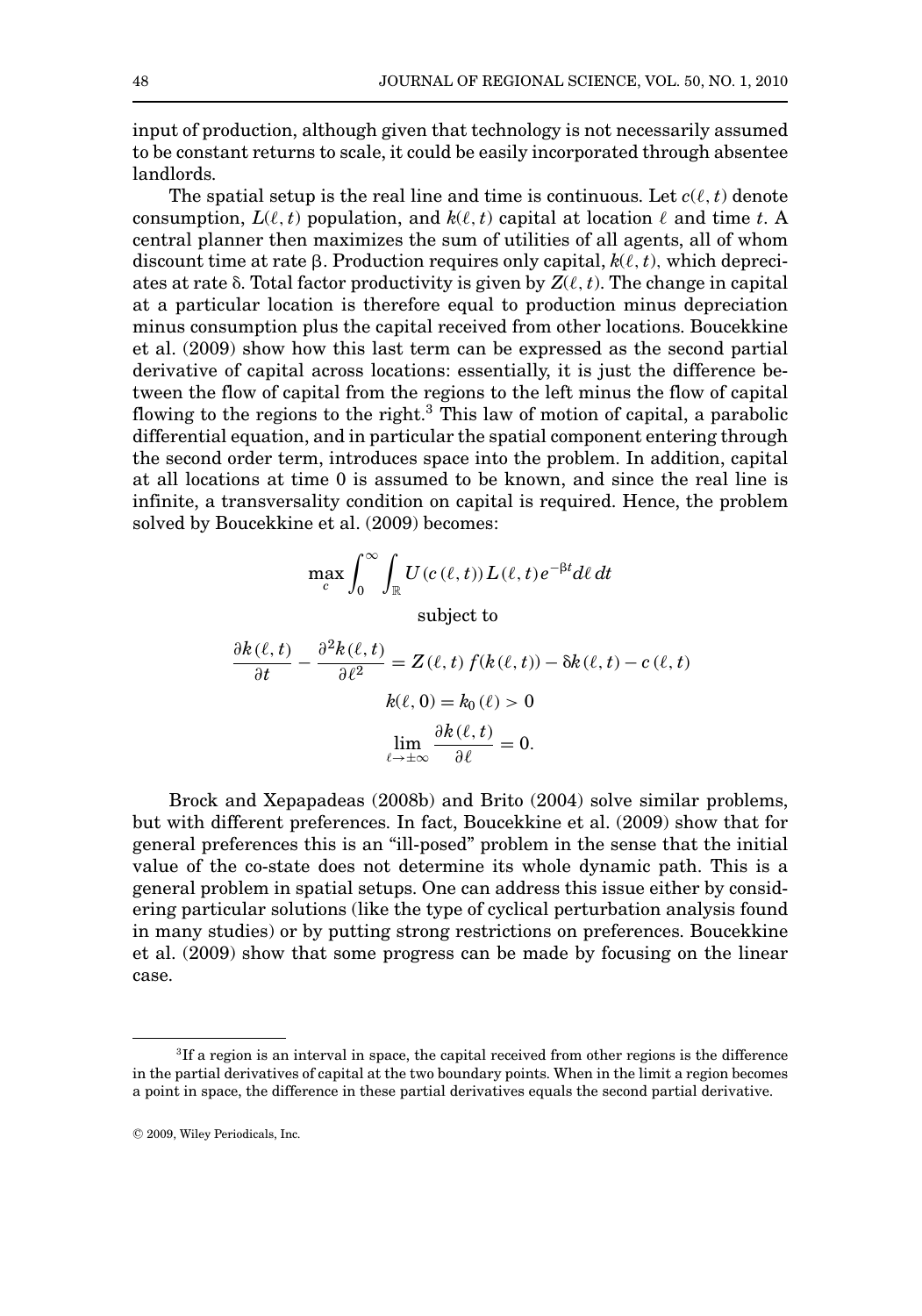Brock and Xepapadeas (2008b) study a similar problem in a compact interval *R*, given by

$$
\max_{c} \int_{0}^{\infty} \int_{R} U(k(\ell, t), c(\ell, t), X(\ell, t)) L(\ell, t) e^{-\beta t} dt dt
$$
  
subject to

$$
\frac{\partial k(\ell, t)}{\partial t} = f(k(\ell, t), c(\ell, t), X(\ell, t))
$$

$$
X(\ell, t) = \int_{\ell \in R} \omega(\ell - \ell') k(\ell', t) d\ell'
$$

$$
k(\ell, t) = k_0(\ell) > 0,
$$

where  $X(\ell, t)$  is an externality that affects production and utility, and f now refers to production minus consumption plus an additional term reflecting the direct effect of the externality on the law of motion of capital. In contrast to the problem of Boucekkine et al. (2009), there is no capital mobility, which eliminates a huge difficulty. Instead, the spatial component is introduced through the externality, which is just a kernel of capital at all locations. This is an interesting problem, since it incorporates diffusion, although not mobility. As in the previous case, the authors can derive the Pontryagin necessary conditions for an optimum and, under more restrictive assumptions, sufficient conditions. Solving for stable steady states remains, nevertheless, an exercise of finding whether or not spatially uniform steady states are stable. In other words, they are unable to fully analyze spatially nonuniform steady states. This is progress, although it does not amount to a complete analysis of the problem.

The lack of a complete solution to the problems above is hardly the fault of the authors working on them. These problems are complicated and, absent more structure, it is hard to extract general insights. The main problem seems to be that agents are forward-looking and thus need to understand the whole future path to make current decisions. Modeling space implies understanding the whole distribution of economic activity over space and time for each feasible action. One way around this difficulty is to impose enough structure—either on the diffusion of technology or on the mobility of agents and land ownership—so that agents do not care to take the future allocation paths into account, given that they are out of their control and do not affect the returns from current decisions. In the next section, we present an example of such a framework.

# 4. AN ALTERNATIVE MODEL WITH FACTOR MOBILITY AND DIFFUSION

In Desmet and Rossi-Hansberg (2009b), we introduce a model in which locations accumulate technology by investing in innovation in one of two industries and by receiving spillovers from other locations. The key to making such a rich structure computable is that diffusion, together with labor mobility and diversified land ownership, implies that the decisions of where to locate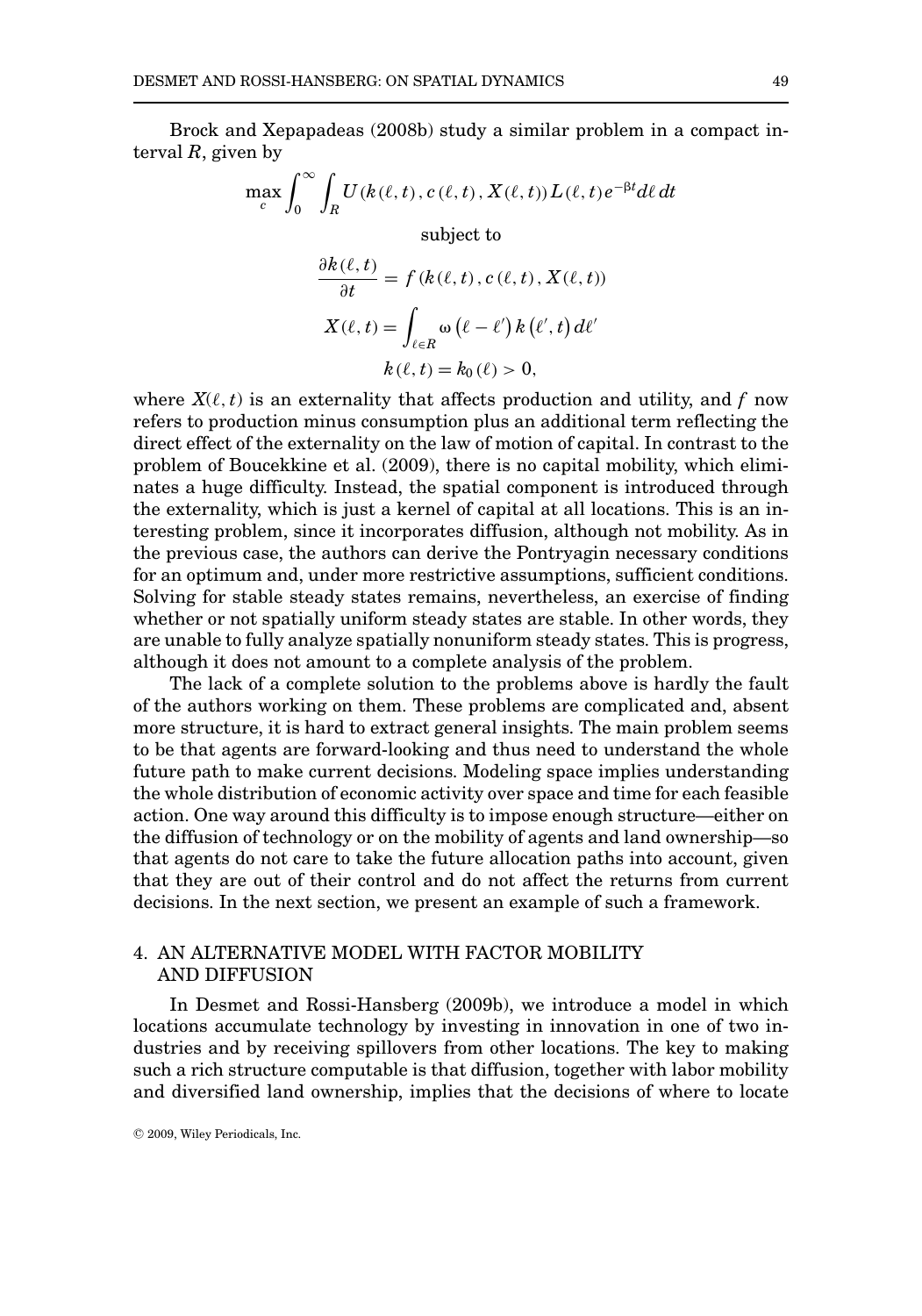and how much to invest in technology do not depend on future variables. As a result, in spite of being forward-looking, agents solve static problems. The dynamics generated by the model lead to locations changing occupations and employment density continuously, but in the aggregate the economy converges on average to a balanced growth path.

Desmet and Rossi-Hansberg (2009b) study an economy with two sectors and analyze the sectoral interaction in generating innovation. They use the model to explain the observed evolution in the spatial distribution of economic activity in the United States. To give a sense of the forces at work in that model, we here present a simpler version of the setup with only one good (and therefore no specialization decision or cross-industry innovation effects). In this version of the model, factor mobility is frictionless, and trade is just the result of agents holding a diversified portfolio of land across locations.

Land is given by the unit interval  $[0, 1]$ , time is discrete, and total population is  $\bar{L}$ . We divide space into "counties" (connected intervals in [0, 1]), each of which has a local government. Agents solve

$$
\max_{\{c(\ell,t)\}_{0}^{\infty}} E \sum_{t=0}^{\infty} \beta^{t} U(c(\ell,t))
$$

subject to

$$
w(\ell, t) + \frac{\bar{R}(t)}{L} = p(\ell, t) c(\ell, t) \text{ for all } t \text{ and } \ell,
$$

where  $p(\ell, t)$  is the price of the consumption good and  $w(\ell, t)$  denotes the wage at location  $\ell$  and time  $t$ . Total land rents per unit of land at time  $t$  are denoted by  $\bar{R}(t)$ , so that  $\bar{R}(t)/\bar{L}$  is the dividend from land ownership received by agents, assuming that agents hold a diversified portfolio of land in all locations. Free mobility implies that utilities equalize across regions each period.

The inputs of production are land and labor. Production per unit of land is given by

$$
x\left(L(\ell,t)\right)=Z(\ell,t)L(\ell,t)^\mu\,,
$$

where  $\mu < 1$ ,  $Z(\ell, t)$  denotes TFP, and  $L(\ell, t)$  is the amount of labor per unit of land used at location  $\ell$  and time *t*. The problem of a firm at location  $\ell$  is thus given by

$$
\max_{L(\ell,t)} (1-\tau(\ell,t))(p(\ell,t)Z(\ell,t)L(\ell,t)^{\mu}-w(\ell,t)L(\ell,t)),
$$

where  $\tau(\ell, t)$  denotes taxes on profits charged by the county government.

The government of a county can decide to buy an opportunity to innovate by taxing local firms  $\tau(\ell, t)$ . In particular, a county can buy a probability  $\phi \leq 1$ of innovating at a cost  $\psi(\phi)$  per unit of land. This cost  $\psi(\phi)$  is increasing and convex in  $\phi$ , and proportional to wages. If a county innovates, all firms in the county have access to the new technology. A county that obtains the chance

 $©$  2009, Wiley Periodicals, Inc.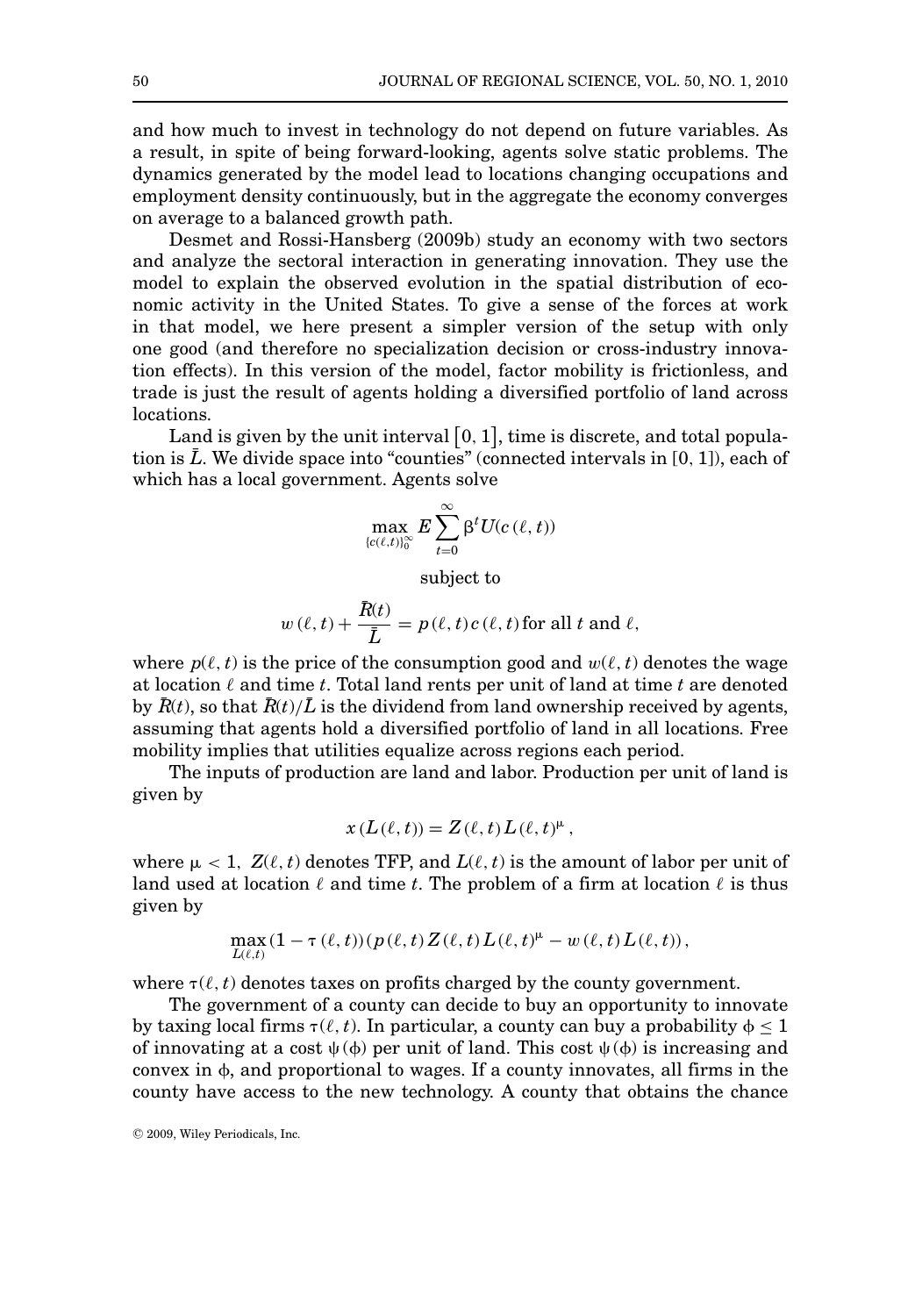to innovate draws a technology multiplier  $z(\ell)$  from a Pareto distribution with lower bound 1,<sup>4</sup> leading to an improved level of TFP,  $z_{\ell}Z_i(\ell,t)$ , where

$$
\Pr[z < z_{\ell}] = \left(\frac{1}{z}\right)^{a}.
$$

The risk-neutral government of county *G*, with land measure *I*, will then maximize

(1) 
$$
\max_{\phi(\ell,t)} \int_G \frac{\phi(\ell,t)}{a-1} p(\ell,t) Z(\ell,t) L(\ell,t)^{\mu} d\ell - I \psi(\phi).
$$

The benefits of the extra production last only one period. Since a county is by assumption small and innovation diffuses geographically, a county's innovation decision today does not affect its expected level of technology tomorrow. This implies that governments need not be forward-looking when choosing the optimal level of investment in innovation. Note the scale effect in the previous equation: high employment density locations will optimally innovate more (and so will high-price and high-productivity locations). This is consistent with the evidence presented by Carlino, Chatterjee, and Hunt (2007). They show that a doubling of employment density leads to a 20 percent increase in patents per capita.

The timing of the problem is key. Innovation diffuses spatially between time periods.<sup>5</sup> So, before the innovation decision, location  $\ell$  has access to

$$
Z_i(\ell, t+1) = \max_{r \in [0,1]} e^{-\delta |\ell - r|} Z(r, t)
$$

which of course includes its own technology. This means that in a given period each location has access to the best spatially discounted technology of the previous period. Agents then costlessly relocate, ensuring that utility is the same across all locations. After labor moves, counties invest in innovation. Assuming wages are set before the innovation decision, the fact that agents hold a diversified portfolio of land in all locations implies that they need not be forward-looking when deciding where to locate. Note also that by holding a diversified portfolio of land, rents are redistributed from high-productivity to low-productivity locations. As a result, high-productivity locations run trade surpluses, and low-productivity locations run trade deficits.

In addition to the geographic diffusion of innovations, transport costs are another source of agglomeration. For simplicity we assume iceberg transport costs, so if one unit of the good is transported from  $\ell$  to *r*, only  $e^{-\kappa |\ell - r|}$  units of the good arrive in *r*. Hence, if goods are produced in  $\ell$  and consumed in *r*,  $p(r, t) =$  $e^{\kappa |\ell - r|} p(\ell, t)$ . As described in Section 2, goods markets clear sequentially. The

<sup>4</sup>Using the Pareto distribution simplifies the analytics, but is not essential to the argument.

 $5$ For early work on the spatial diffusion of technologies, see Griliches (1957) and Hägerstrand (1967).

 $©$  2009, Wiley Periodicals, Inc.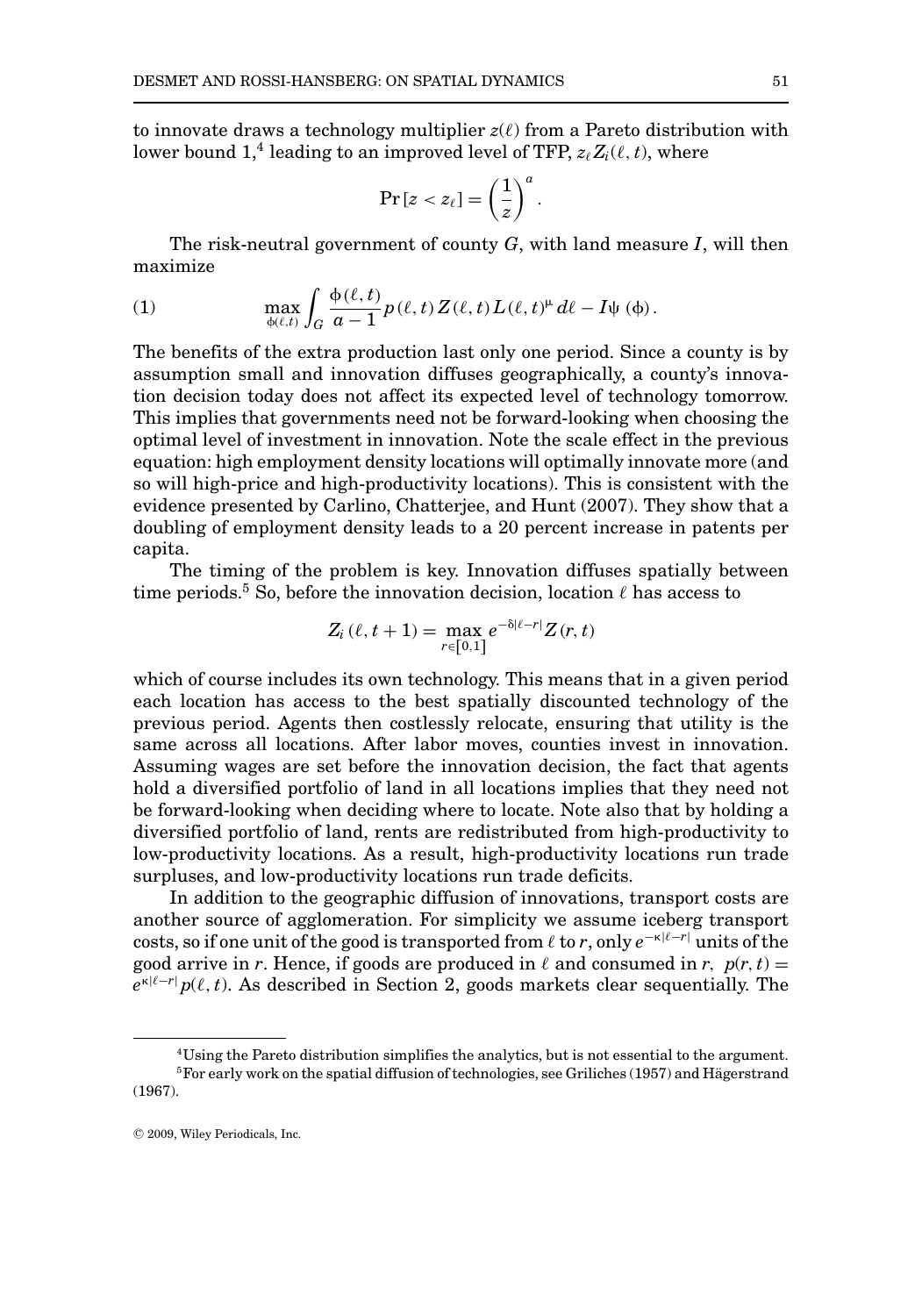stock of excess supply between locations 0 and  $\ell$ ,  $H(\ell, t)$ , is defined by  $H(0, t) =$ 0 and by the differential equation

$$
\frac{\partial H(\ell,t)}{\partial \ell} = \theta(\ell,t)x(\ell,t) - c(\ell,t)\left(\sum_i \theta(\ell,t)L(\ell,t)\right) - \kappa |H(\ell,t)|.
$$

At each location the change in the excess supply is the difference between the quantity produced and the quantity consumed, net of the shipping cost in terms of goods lost in transit. Then, the goods market clears if  $H(1, t) = 0$ . The labor market clearing condition is given by

$$
\int_0^1 L(\ell, t) d\ell = \overline{L}, \text{ all } t.
$$

Computing an equilibrium of this economy is clearly feasible. Given initial productivity functions, we can solve for production in all locations, for the wages that equalize utility and clear the national labor market, for the prices that clear the goods market, and for the resulting average land rents, which are added to agents' income. This determines the location of agents and the investments in innovation. After productivity is realized, we compute actual production, actual distributed land rents, and trade. Overnight there is diffusion, which determines the new productivity function. Since decisions are based on current outcomes only, computing an equilibrium involves solving a functional fixed point each period, but it does not involve calculating rational expectations.

What can we learn from this model? Although the model is extremely simple, it has two forces that are interesting when thinking about spatial dynamics. On the one hand, although technology is constant returns in land and labor, it exhibits local decreasing returns to labor, because locally land cannot be replicated. This is a form of local congestion that spreads employment across space given identical technology levels. On the other hand, agglomeration is the result of the diffusion of technology. Areas with high levels of employment innovate more, since the incentives to innovate are larger there. Since diffusion decreases with distance, areas close to high-employment clusters become highproductivity areas. This attracts employment and leads to more innovation. As usual, the balance between the congestion and agglomeration forces determines the spatial landscape.

The same forces that lead to particular spatial employment patterns also explain aggregate growth. Dispersion implies more uniform, but smaller, incentives to innovate. In contrast, concentration implies that fewer locations innovate, but each of them innovates more. More diffusion implies that the second (extensive) effect is less important and that aggregate growth is generally greater.

Perhaps surprisingly, higher trade costs imply more concentrated production, which in turn may lead to more growth. Although higher trade costs imply static efficiency losses, they also lead to dynamic gains through increased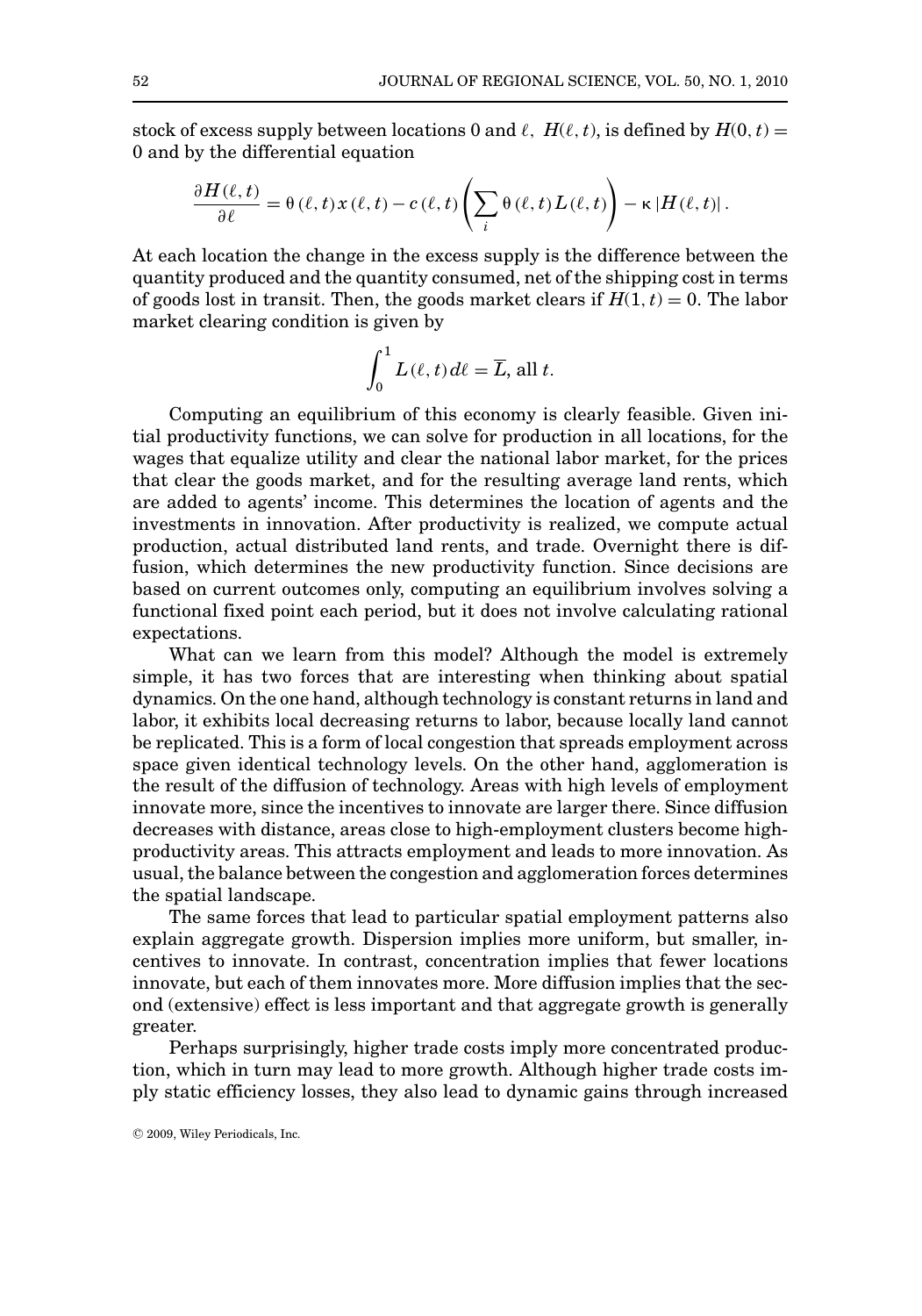concentration and innovation, an effect reminiscent of the one in Fujita and Thisse (2003). A clear empirical implication emerges from the theory: more concentration of employment in surrounding areas leads to higher innovation and growth. This effect is the result of two forces. First, more concentration as a result of, say, transport costs, leads to more innovation. Second, more innovation in certain areas leads, through diffusion, to productivity growth in neighboring areas (see, e.g., Rosenthal and Strange, 2008, for evidence on this mechanism).6

The model presented above has only one industry, so by construction it is not suited to study cross-industry effects. In Desmet and Rossi-Hansberg (2009b), we present a version of the model with two industries. In that case, another spatial link between the distribution of economic activity and growth emerges. Locations near clusters of firms in one sector, say, manufacturing, experience high prices of the other good, say, services, since their proximity to manufacturing locations allows them to sell services paying small trade costs. This channel works through trade: neighboring areas that are specialized in manufacturing will import services, thus pushing up the relative price of services. As a result, locations close to manufacturing clusters tend to have high employment and high prices in services and therefore will tend to innovate in services. Hence, being near clusters in the other industry is also a source of growth and innovation. However, note that this force operates through imports, whereas the diffusion force operates through employment. In the next section, we present some evidence supporting these predictions.

Figure 1 presents a numerical simulation from the framework with two sectors, manufacturing and services. The model used to compute the figure is identical to the one presented in Desmet and Rossi-Hansberg (2009b). The calibration we use here to illustrate the outcome of the model sets  $\delta = 50$ ,  $\kappa = 0.005$ , the elasticity of substitution between manufactures and services equal to 0.5 and the Pareto parameter  $a = 35$ . We use a cost function given by  $\psi(\phi) = \psi_1 + \psi_2/(1 - \phi)$  and set  $\psi_2 = -\psi_1 = 0.003851w(\ell, t)$ . Desmet and Rossi-Hansberg (2009b) provides a careful discussion on the effect of most parameters on equilibrium allocations. The figure shows a contour map of productivity in time and space. Space is the unit interval (divided in 500 locations), and we run the model for 100 periods. We added a scale that shows how different levels of productivity are represented. The figure helps to identify where clusters are located and how they are created and destroyed over time.

We use initial conditions that imply that locations close to the upper bound are good in manufacturing, whereas all locations have an initial productivity in services equal to 1. These initial conditions imply that manufacturing starts innovating first and only in the upper regions. As we argued, diffusion implies that regions that innovate are clustered. As a result, productivity growth

<sup>6</sup>Duranton and Overman (2005, 2008) present detailed and strong evidence of co-location in the U.K. Their focus is on regional agglomeration mechanisms within and between industries. Unfortunately, they do not directly address the link between growth and regional agglomeration.

 $©$  2009, Wiley Periodicals, Inc.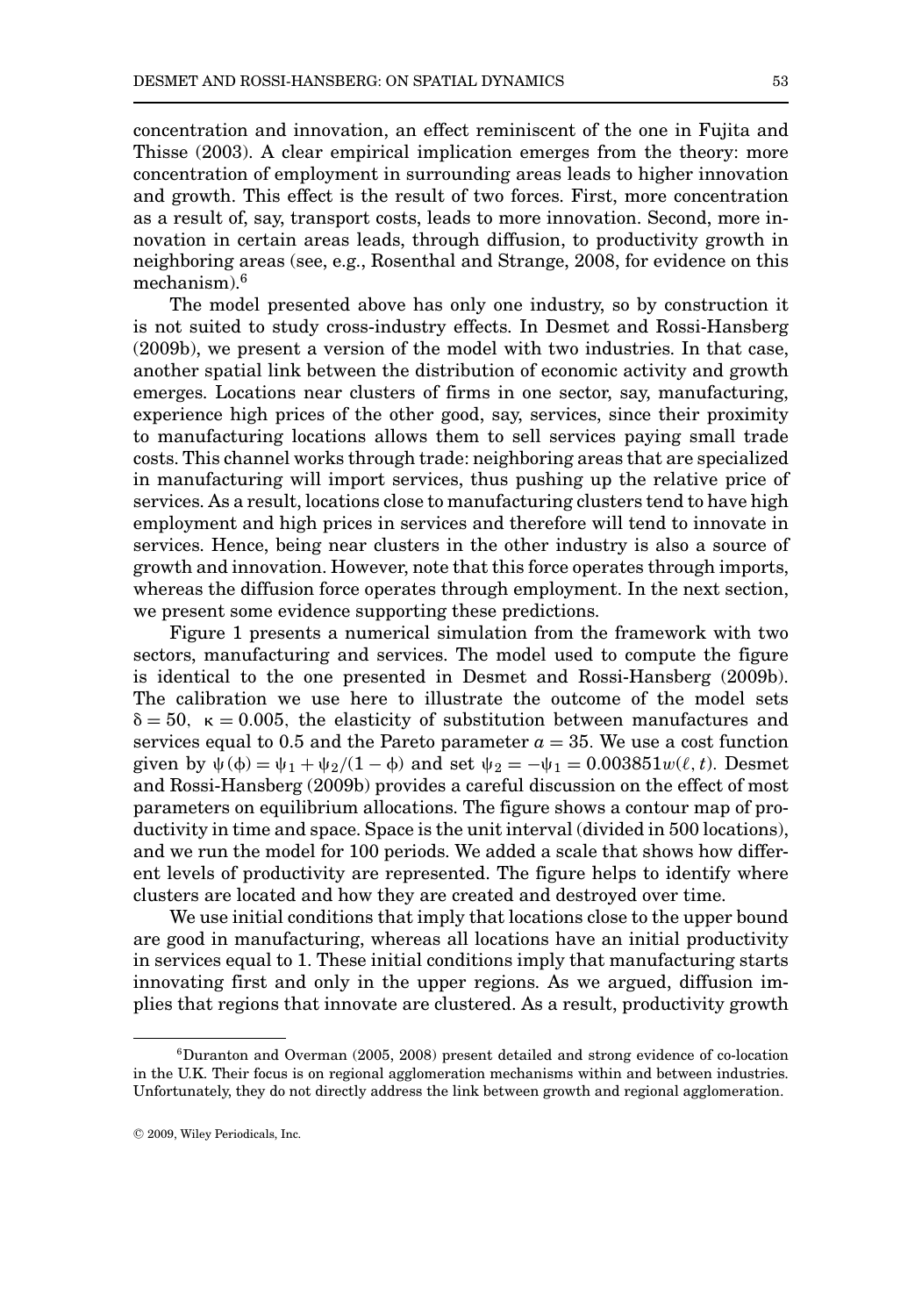

FIGURE 1: An Example.

happens in concentrated areas. This is an expression of the first effect discussed above. Given that innovation clusters coincide with employment clusters, the model is able to generate "spikes" of economic activity, which could be interpreted as cities. The result is then similar to models of systems of cities (see, e.g., Black and Henderson, 1999), but with the advantage that in our framework space is a continuum.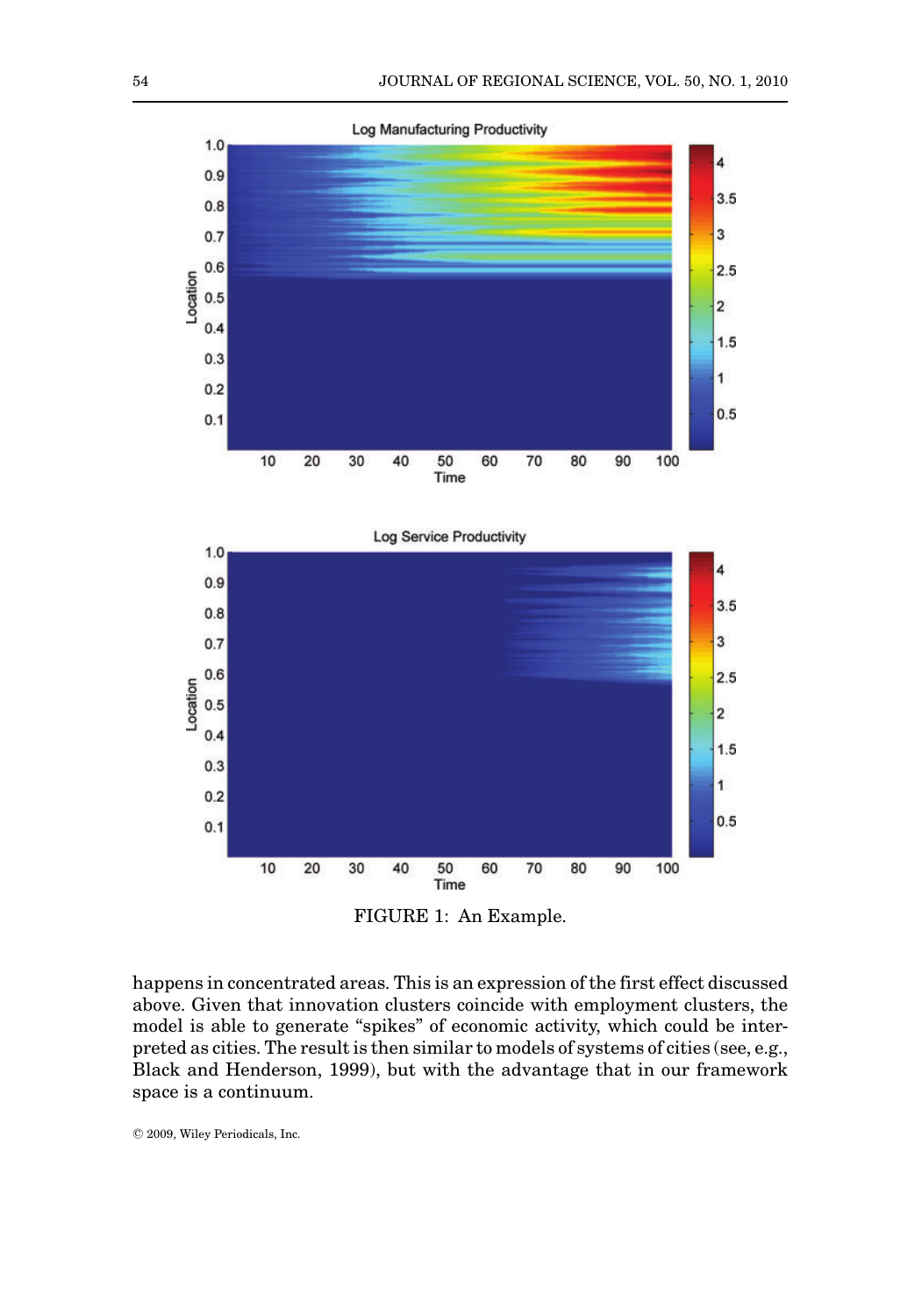In period 63 some scattered service areas, which are close to manufacturing clusters, start innovating. This innovation happens in clusters too and, more important, next to manufacturing areas. Relative prices of services are high next to clusters of manufacturing production as a result of transport costs and trade. This leads to endogenously higher employment and more innovation in services. This is an expression of the second effect discussed above.

It is important to understand how productivity growth in the service sector gets jump-started. Assuming an elasticity of substitution less than one, the sector with the higher relative productivity growth loses employment share. Initially, when only manufacturing is innovating, the share of employment in services is gradually increasing. Since gains from innovation in a given sector depend on employment in that sector, at some point the service sector becomes large enough, allowing for innovation to take off. This mechanism provides an endogenous stabilization mechanism that tends to increase the productivity of one of the sectors when the economy experiences fast productivity growth in the other sector. The result is that by period 100 both sectors are growing at a roughly constant rate of around 3 percent.

In Desmet and Rossi-Hansberg (2009b) we match the model to some of the main features of the U.S. economy over the last 25 years. Doing so allows us to analyze the effect of changes in certain relevant parameter values. As mentioned before, we show, for example, that higher transportation costs may yield dynamic welfare gains through increased spatial concentration leading to more innovation. As argued by Holmes (2009) in this volume, having a fully specified theoretical model that can be matched to the data and run on the computer has much to offer to the field or regional and urban economics. Most of the empirical work in the field has taken a reduced-form, rather than a structural, approach.7

## 5. SOME EMPIRICAL EVIDENCE

The model in Section 4 illustrates two main forces that mediate spatial dynamics. The first one is a "spillover" effect by which locations close to other locations in the same sector grow faster because they benefit from innovation investments close-by. The second is a "trade" effect by which locations close to areas that import a particular good experience high prices for that good, thus providing incentives to innovate in that sector. If these effects are the cornerstone of spatial dynamics, as the model above postulates, we should be able to find them in the data.

Using U.S. county data for the period 1980–2000 from the Bureau of Economic Analysis, we first construct two kernels to measure the importance of the "spillover" and the "trade" effect. For each county, the first kernel sums employment over all other counties, exponentially discounted by distance. To

<sup>7</sup>For a recent example of this structural approach in regional economics, see Holmes (2008).

 $©$  2009, Wiley Periodicals, Inc.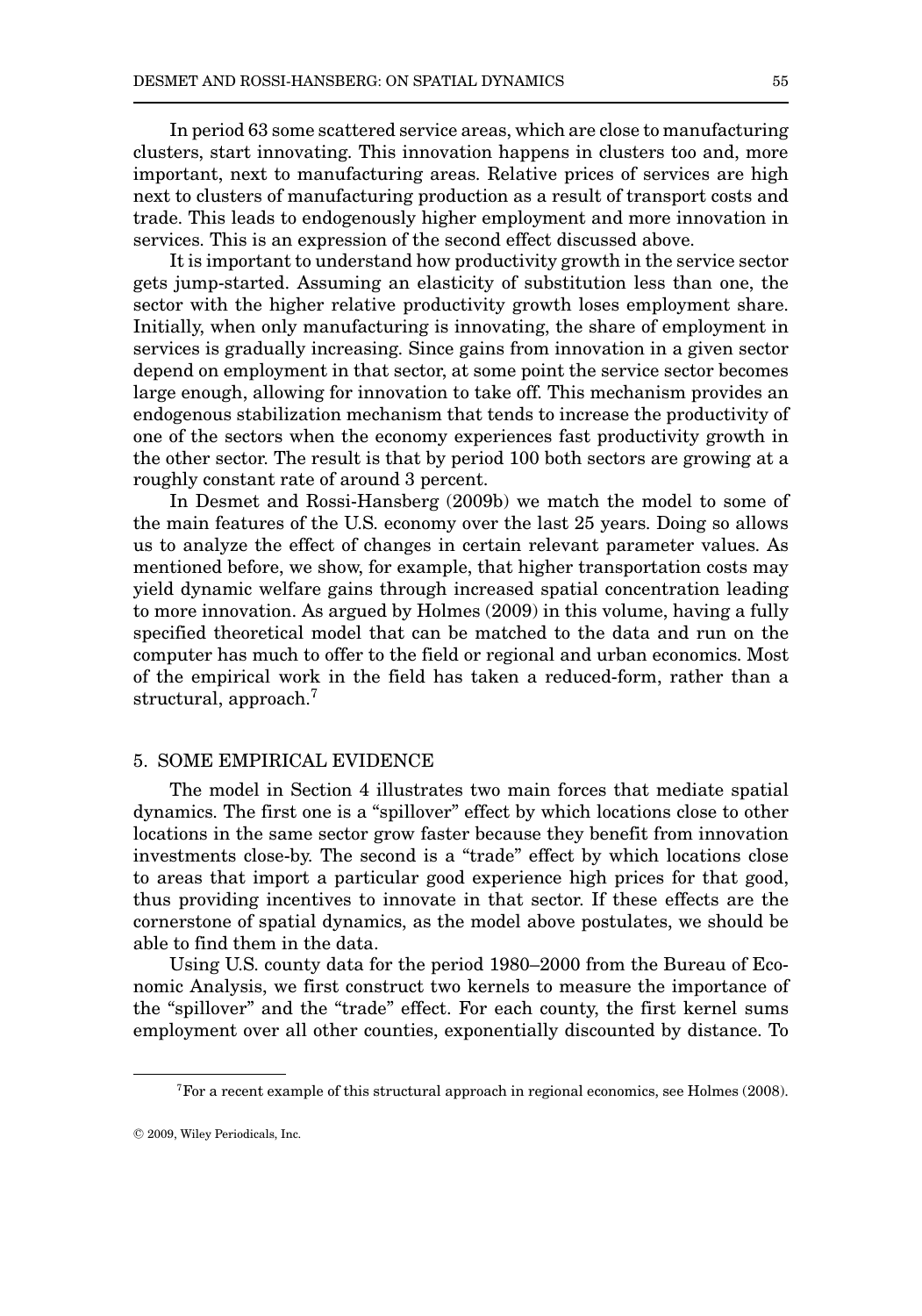compute the second kernel, we first measure county imports in a particular sector as the difference between the county's consumption and production in that sector.<sup>8</sup> For each county, the second kernel then sums sectoral imports over all counties, exponentially discounted by distance.9 This constitutes a measure of the excess demand experienced by a county in a particular sector. With these two kernels in hand, we run the following regression:

$$
\log Emp_{\ell}^{i}(t+1) - \log Emp_{\ell}^{i}(t) = \alpha + \beta_1 \log Emp_{\ell}^{i}(t) + \beta_2 \log (EK_{\ell}^{i}(t)) + \beta_3 \log (IK_{\ell}^{i}(t)),
$$

where  $Emp_\ell^i(t)$  denotes employment,  $EK_\ell^i(t)$  the employment kernel, and  $IK_\ell^i(t)$ the imports kernel, for sector *i*, county  $\ell$ , and period  $t$ .<sup>10,11</sup>

Table 1 presents the results for different discount rates. We fix the discount rate for the employment kernel at 0.1 (implying the effect declines by half every  $7 \text{ km}$ ,<sup>12</sup> and let the decay parameter for the import kernel vary between 0.07 and 0.14 (implying the effect declines by half every 5 to 10 km).<sup>13</sup> We present four sets of regressions, the first two present the results for the service sector for the decades 2000–1990 and 1990–1980, and the last two present the same regressions for the industrial sector (manufacturing plus construction).

To illustrate our results, focus on the case of a decay parameter in the import kernel of 0.1 (identical to the one in the employment kernel). In services, we find that for the 1990s a 1 percent increase in the initial employment kernel leads to a 0.006 percent increase in county service employment between 1990 and 2000. The coefficient on the employment kernel does not change much across different decay parameters and across both sectors. We obtain a different result for the 1980–1990 decade, where the coefficients are still positive and significant, but the coefficient in industry is substantially larger.<sup>14</sup>

<sup>8</sup>A county's consumption in a given sector is obtained by multiplying the national share of earnings in that sector by the county's total earnings. A county's production in a given sector is simply measured by its earnings in that sector. Note that this calculation does not take into account international trade, most of which is in goods. However, since this changes the level of imports in a similar way in all counties, it should not affect our calculations significantly.

<sup>9</sup>Note that, according to the theory, the discount rate should be related to transport costs.

<sup>&</sup>lt;sup>10</sup>Since the import kernel measures a discounted sum of imports in a given sector, this measure may be positive or negative. We can therefore not simply take the natural logarithm. In the regression, we use the natural logarithm of the kernel when the kernel is positive and minus the natural logarithm of the absolute value of the kernel when it is negative.

<sup>&</sup>lt;sup>11</sup>Since we include the log of employment in county  $\ell$  as a separate regressor, the employment kernel does not include employment in county  $\ell$ . In contrast, the import kernel does include imports by county  $\ell$ .

<sup>&</sup>lt;sup>12</sup>This sharp geographic decline in spillovers is consistent with findings in Rosenthal and Strange (2008), who report that human capital spillovers within a range of 5 miles are four to five times larger than at a distance of 5 to 25 miles.

<sup>13</sup>Using detailed micro-data, Hillberry and Hummels (2008) document that the value of shipments within the same 5-digit zip code are three times higher than those outside the zip code.

<sup>&</sup>lt;sup>14</sup>Dumais, Ellison, and Glaeser (2002) provide firm-level evidence of a "spillover" effect in the manufacturing industry. For a detailed discussion of the effect of current employment on sectoral growth rates, see Desmet and Rossi-Hansberg (2009a).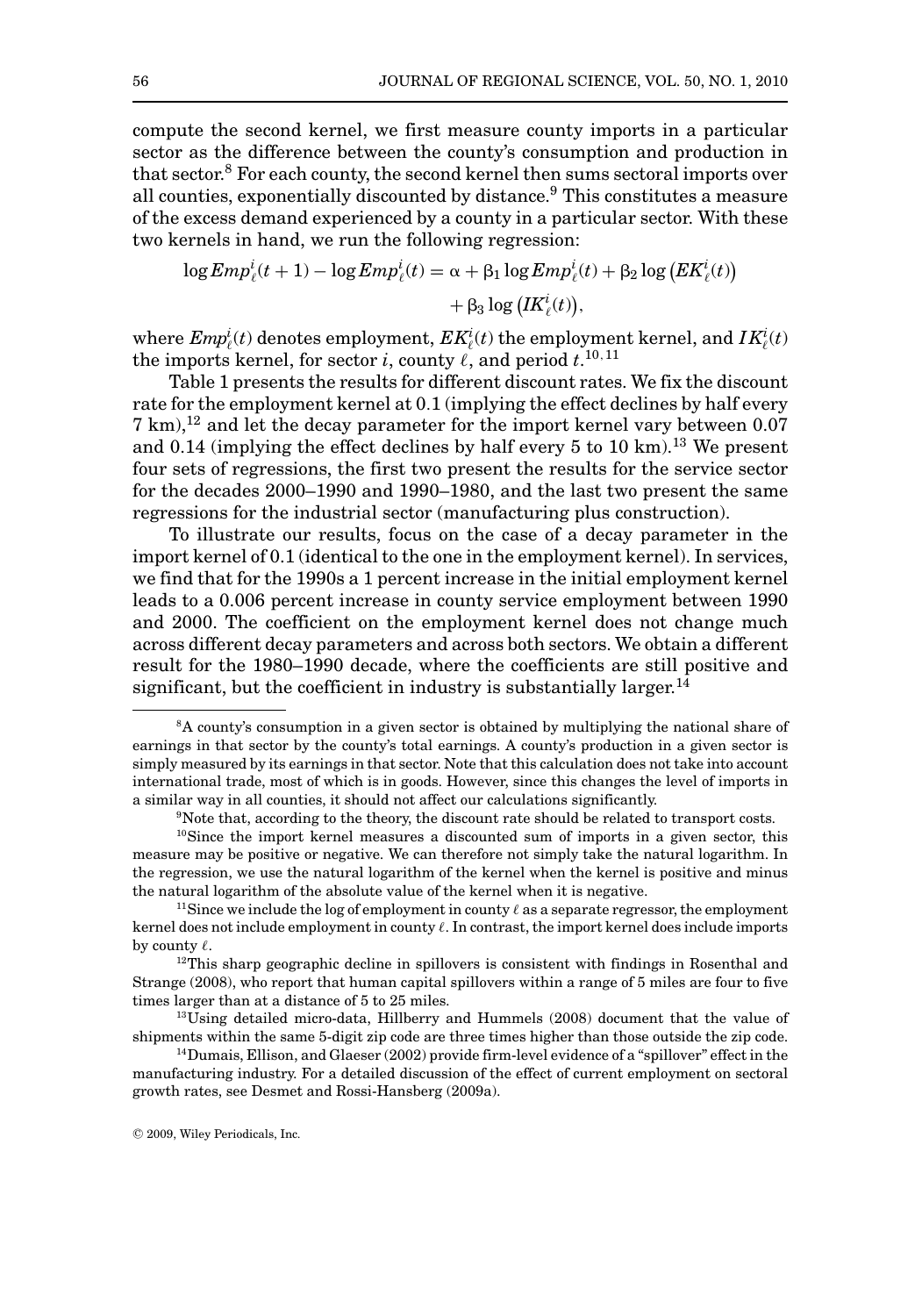| <b>TABLE</b>                                                                  | 1: The Effect of Employment and Import Kernels on U.S. Employment Growth Rates |                        |                           |                        |                                   |                           |                           |                           |
|-------------------------------------------------------------------------------|--------------------------------------------------------------------------------|------------------------|---------------------------|------------------------|-----------------------------------|---------------------------|---------------------------|---------------------------|
| Decay Emp. Kernel:                                                            |                                                                                |                        |                           |                        | $0.1$ (half life $7 \text{ km}$ ) |                           |                           |                           |
| Half-Life Imp. Kernel (km)<br>Decay Imp. Kernel:                              | 0.07<br>9.9                                                                    | 0.08<br>8.7            | 0.09<br>7.7               | 0.10<br>6.9            | $\frac{11}{11}$<br>6.3            | 0.12<br>5.8               | 0.13<br>5.3               | 0.14<br>5.0               |
| Dependent variable: Log(Service Employment 2000)-Log(Service Employment 1990, |                                                                                |                        |                           |                        |                                   |                           |                           |                           |
| Log(Serv. Emp. 1990)                                                          | 0.00346                                                                        | 0.00383                | 0.00409                   | 0.00426                | 0.0043                            | 0.00443                   | 0.00451                   | 0.00458                   |
|                                                                               | [1.29]                                                                         | [1.43]                 | [1.53]                    | [1.59]                 | 1.61]                             | $[1.66]$ *                | $[1.69]^{*}$              | $[1.72]$ *                |
| Log(Serv. Emp. Kernel 1990)                                                   | 0.00624                                                                        | 0.00603                | 0.00587                   | 0.00576                | 0.00572                           | 0.00563                   | 0.00557                   | 0.00552                   |
| 1990)<br>Log(Serv. Imp. Kernel                                                | $-0.00028$<br>$[4.55]$ ***                                                     | 0.00014<br>$[4.40]***$ | 0.00044<br>$[4.28]^{***}$ | 0.00065<br>$[4.20]***$ | 0.00073<br>$[4.17]^{***}$         | 0.00089<br>$[4.11]^{***}$ | 0.00101<br>$[4.07]^{***}$ | 0.00113<br>$[4.03]^{***}$ |
|                                                                               | [0.74]                                                                         | [0.36]                 | [1.15]                    | $[1.67]$ *             | $1.85$ <sup>*</sup>               | $[2.26]^{**}$             | $[2.55]^{**}$             | $[2.87]***$               |
| Constant                                                                      | 0.18715                                                                        | 0.18406                | 0.18195                   | 0.1805                 | 0.18018                           | 0.17918                   | 0.17855                   | 0.17789                   |
|                                                                               | $[8.08]^{***}$                                                                 | $[7.95]^{***}$         | $[7.86]^{***}$            | $[7.80]^{***}$         | 7.79                              | $[7.75]^{***}$            | $[7.73]^{***}$            | $[7.71]^{***}$            |
| Observations                                                                  | 2277                                                                           | 2277                   | 2277                      |                        | 2277                              | 2277                      | 2277                      | 2277                      |
| R-squared                                                                     | 0.0131                                                                         | 0.013                  | 0.0135                    | 2277<br>0.0141         | 0.0144                            | 0.0151                    | 0.0157                    | 0.0165                    |
| Dependent variable: Log(Service Employment 1990)-Log(Service Employment 1980) |                                                                                |                        |                           |                        |                                   |                           |                           |                           |
| Log(Serv. Emp. 1980)                                                          | 0.04007                                                                        | 0.04012                | 0.04028                   | 0.04034                | 0.04026                           | 0.04024                   | 0.04023                   | 0.0402                    |
|                                                                               | $[13.89]^{***}$                                                                | $13.91$ <sup>***</sup> | $13.99$ ]***              | $[14.02]^{***}$        | $[14.00]^{***}$                   | $[14.00]^{***}$           | $14.00$ ]***              | $13.99$ ]***              |
| 11980)<br>Log(Serv. Emp. Kerne                                                | 0.01013                                                                        | 0.01003                | 0.00987                   | 0.00977                | 0.00977                           | 0.00973                   | 0.00975                   | 0.00978                   |
|                                                                               | $[6.89]***$                                                                    | $[6.82]***$            | $[6.72]***$               | $[6.67]***$            | $[6.67]***$                       | $[6.65]^{***}$            | $[6.66]^{***}$            | $[6.68]^{***}$            |
| 1980)<br>Log(Serv. Imp. Kernel                                                | 0.00153                                                                        | 0.00176                | 0.00208                   | 0.00232                | 0.00236                           | 0.00249                   | 0.00251                   | 0.00245                   |
|                                                                               | $[3.72]***$                                                                    | $[4.22]***$            | $[4.96]^{***}$            | $[5.49]$ ***           | $[5.58]$ ***                      | $[5.86]***$               | $[5.90]^{***}$            | $[5.76]^{***}$            |
| Constant                                                                      | $-0.19616$                                                                     | $-0.19598$             | $-0.19655$                | $-0.19644$             | $-0.19573$                        | $-0.19524$                | $-0.19523$                | $-0.19522$                |
|                                                                               | $[8.12]***$                                                                    | $[8.11]***$            | $[8.15]^{**}$             | $[8.15]^{***}$         | $[8.12]$ ***                      | $[8.11]^{***}$            | $[8.11]^{***}$            | $[8.11]^{***}$            |
| Observations                                                                  | 2616                                                                           | 2616                   | 2616                      | 2616                   | 2616                              | 2616                      | 2616                      | 2616                      |
| R-squared                                                                     | 0.1191                                                                         | 0.1204                 | 0.1227                    | 0.1245                 | 0.1248                            | 0.1259                    | 0.1261                    | 0.1255                    |
|                                                                               |                                                                                |                        |                           |                        |                                   |                           |                           | Continued                 |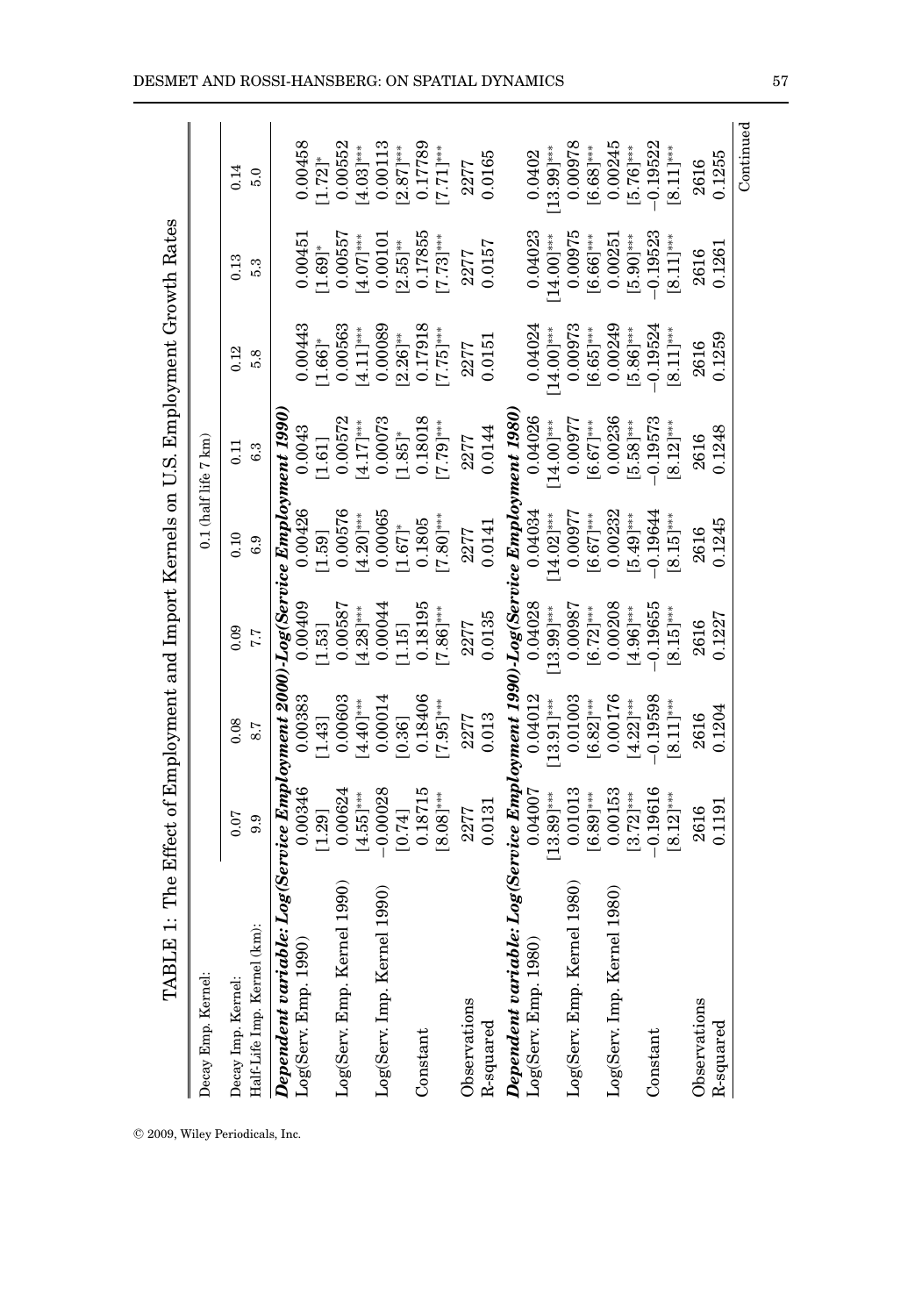|                                                                                 |                                                                      |                 | TABLE 1: Continued |                        |                                   |                          |                 |                |
|---------------------------------------------------------------------------------|----------------------------------------------------------------------|-----------------|--------------------|------------------------|-----------------------------------|--------------------------|-----------------|----------------|
| Decay Emp. Kernel:                                                              |                                                                      |                 |                    |                        | $0.1$ (half life $7 \text{ km}$ ) |                          |                 |                |
| Half-Life Imp. Kernel (km):<br>Decay Imp. Kernel:                               | 0.07<br>9.9                                                          | 0.08<br>8.7     | 0.09<br>7.7        | 0.10<br>6.9            | $\Xi$<br>6.3                      | 0.12<br>5.8              | 0.13<br>53      | 0.14<br>5.0    |
| Dependent variable: Log(Industry Employment 2000)-Log(Industry Employment 1990) |                                                                      |                 |                    |                        |                                   |                          |                 |                |
| Log(Ind. Emp. 1990)                                                             | $-0.053$                                                             | $-0.0526$       | $-0.05222$         | $-0.05191$             | $-0.05166$                        | $-0.05162$               | $-0.0514$       | $-0.05125$     |
|                                                                                 | $[12.70]^{***}$                                                      | $[12.59]***$    | $[12.49]***$       | $[12.41]***$           | $[12.34]***$                      | $[12.32]***$             | $[12.26]^{***}$ | $12.21$ ]***   |
| Log(Ind. Emp. Kernel 1990)                                                      | 0.00624                                                              | 0.00617         | 0.00607            | 0.00602                | 0.00605                           | 0.00592                  | 0.00584         | 0.00567        |
|                                                                                 | $[2.08]^{**}$                                                        | $[2.05]^{**}$   | $[2.02]^{**}$      | $[2.00]^{**}$          | $[2.01]^{**}$                     | $[1.97]^{**}$            | $[1.94]$ *      | $[1.88]^{*}$   |
| 1990)<br>Log(Ind. Imp. Kernel                                                   | 0.00626                                                              | 0.00624         | 0.00628            | 0.00638                | 0.00639                           | 0.00632                  | 0.00633         | 0.00626        |
|                                                                                 | $[10.71]$ ***                                                        | $[10.54]***$    | $[10.49]^{***}$    | $10.59$ ]***           | $[10.53]***$                      | $10.36$ ]***             | $[10.36]***$    | $10.22$ ]***   |
| Constant                                                                        | 0.56213                                                              | 0.55913         | 0.55678            | 0.55473                | 0.55276                           | 0.55297                  | 0.55164         | 0.55117        |
|                                                                                 | $[19.06]^{***}$                                                      | $[18.92]^{***}$ | $[18.82]***$       | $[18.74]$ ***          | $[18.65]***$                      | $18.64$ ]***             | $[18.59]^{***}$ | $[18.55]***$   |
| Observations                                                                    | 2543                                                                 | 2543            | 2543               | 2543                   | 2543                              | 2543                     | 2543            | 2543           |
| R-squared                                                                       | 0.1221                                                               | 0.121           | 0.1206             | 0.1213                 | 0.1209                            | 0.1197                   | 0.1197          | 0.1187         |
| Dependent variable: Log(Industry Employment 1990):Log(Industry Employment 1980) |                                                                      |                 |                    |                        |                                   |                          |                 |                |
| Log(Ind. Emp. 1980)                                                             | $-0.03445$                                                           | $-0.03389$      | $-0.03371$         | $-0.03338$             | $-0.03287$                        | $-0.03256$               | $-0.0323$       | $-0.03207$     |
|                                                                                 | $[7.35]***$                                                          | $[7.22]^{***}$  | $[7.18]^{***}$     | $[7.10]^{***}$         | $[6.99]***$                       | $[6.92]***$              | $[6.86]***$     | $[6.81]***$    |
| Log(Ind. Emp. Kernel 1980)                                                      | 0.03753                                                              | 0.03786         | 0.03795            | 0.03806                | 0.0382                            | 0.0382                   | 0.03824         | 0.03828        |
|                                                                                 | $10.77$ ]***                                                         | $10.89$ ]***    | $10.92$ ]***       | $10.97$ <sup>***</sup> | $11.03$ <sup>***</sup>            | $11.05$ <sup>***</sup>   | $11.08$ ]***    | $11.10$ ]***   |
| 1980)<br>Log(Ind. Imp. Kernel                                                   | 0.00176                                                              | 0.00223         | 0.0024             | 0.00265                | 0.00297                           | 0.00313                  | 0.00332         | 0.00348        |
|                                                                                 | $[2.45]^{**}$                                                        | $[3.06]^{***}$  | $[3.26]^{***}$     | $[3.59]^{***}$         | $[4.00]^{***}$                    |                          | $[4.47]^{***}$  | $[4.68]^{***}$ |
| Constant                                                                        | 0.1047                                                               | 0.09882         | 0.09711            | 0.09398                | 0.08948                           | $[4.21]^{***}$<br>0.0871 | 0.08495         | 0.08312        |
|                                                                                 | $[3.21]***$                                                          | $[3.02]^{***}$  | $[2.97]^{***}$     | $[2.88]^{***}$         | $[2.73]^{***}$                    | $[2.66]^{***}$           | $[2.60]^{***}$  | $[2.54]$ **    |
| Observations                                                                    | 2857                                                                 | 2857            | 2857               | 2857                   | 2857                              | 2857                     | 2857            | 2857           |
| R-squared                                                                       | 0.0417                                                               | 0.0428          | 0.0432             | 0.044                  | 0.045                             | 0.0456                   | 0.0463          | 0.047          |
| Absolute value of <i>t</i> -statistics in brackets.<br>* significant at 10      | percent; *** significant at 5 percent; *** significant at 1 percent. |                 |                    |                        |                                   |                          |                 |                |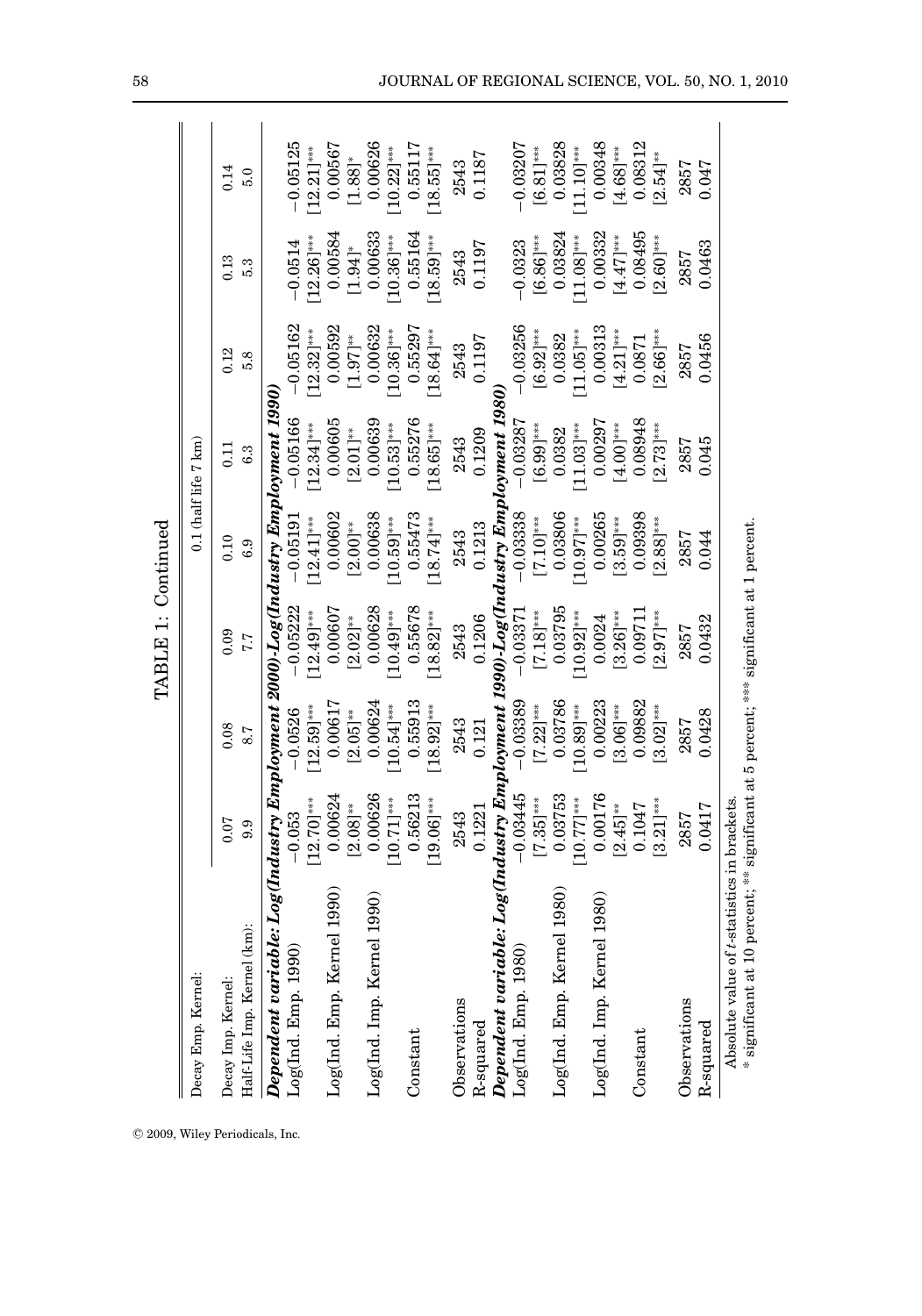| TABL                                                                       |                         |                     |                 |                 | E 2: The Effect of Employment and Import Kernels on U.S. Earnings Growth Rates |                 |                         |                         |
|----------------------------------------------------------------------------|-------------------------|---------------------|-----------------|-----------------|--------------------------------------------------------------------------------|-----------------|-------------------------|-------------------------|
| Decay Emp. Kernel:                                                         |                         |                     |                 |                 | $0.1$ (half life $7 \text{ km}$ )                                              |                 |                         |                         |
| Half-Life Imp. Kernel (km):<br>Decay Imp. Kernel:                          | 0.07<br>9.9             | 0.08<br>8.7         | 0.09<br>7.7     | 0.10<br>6.9     | 6.3<br>Ξ,                                                                      | 0.12<br>5.8     | 0.13<br>5.3             | 0.14<br>5.0             |
| Dependent variable: Log(Service Earnings 2000): Log(Service Earnings 1990) |                         |                     |                 |                 |                                                                                |                 |                         |                         |
| Log(Serv. Emp. 1990)                                                       | 0.04436                 | 0.04472             | 0.04494         | 0.04517         | 0.04518                                                                        | 0.04528         | 0.04532                 | 0.04536                 |
|                                                                            | $12.86$ ]***            | $12.98$ ]***        | $13.06$ ]***    | $[13.14]^{***}$ | $13.15$ ]***                                                                   | $13.18$ ]***    | $13.20$ ]***            | $13.22$ ]***            |
| Log(Serv. Emp. Kernel 1990)                                                | 0.00964                 | 0.00929             | 0.00905         | 0.00882         | 0.00874                                                                        | 0.00862         | 0.00854                 | 0.00847                 |
|                                                                            | $[5.15]^{***}$          | $[4.97]^{***}$      | $[4.84]^{***}$  | $[4.73]^{***}$  | $[4.68]^{***}$                                                                 | $[4.62]^{***}$  | $[4.58]***$             | $[4.54]***$             |
| 1990)<br>Log(Serv. Imp. Kernel                                             | 0.00062                 | 0.00117             | 0.00156         | 0.00193         | 0.00204                                                                        | 0.00222         | 0.00237                 | 0.00251                 |
|                                                                            | [1.22]                  | $[2.27]^{\ast\ast}$ | $[3.01]^{***}$  | $[3.70]***$     | $[3.89]***$                                                                    | $[4.21]^{***}$  | $[4.48]***$             | $[4.73]***$             |
| Constant                                                                   | 0.08251                 | 0.08013             | 0.07879         | 0.07725         | 0.07742                                                                        | 0.07682         | 0.07669                 | 0.0765                  |
|                                                                            | $[2.84]^{***}$          | $[2.77]^{***}$      | $[2.72]^{***}$  | $[2.67]^{***}$  | $[2.68]^{***}$                                                                 | $[2.66]^{***}$  | $[2.66]^{***}$          | $[2.65]^{***}$          |
| Observations                                                               | 2745                    | 2745                | 2745            | 2745            | 2745                                                                           | 2745            | 2745                    | 2745                    |
| R-squared                                                                  | 0.0911                  | 0.0923              | 0.0936          | 0.0951          | 0.0956                                                                         | 0.0965          | 0.0972                  | 0.098                   |
| Dependent variable: Log(Service Earnings 1990)-Log(Service Earnings 1980)  |                         |                     |                 |                 |                                                                                |                 |                         |                         |
| Log(Serv. Emp. 1980)                                                       | 0.07938                 | 0.07944             | 0.07965         | 0.0797          | 0.07957                                                                        | 0.07947         | 0.07941                 | 0.07932                 |
|                                                                            | $[20.86]^{***}$         | $[20.91]^{***}$     | $[20.99]^{***}$ | $[21.03]^{***}$ | $[21.02]^{***}$                                                                | $[21.01]^{***}$ | $[21.00]^{***}$         | $[20.97]^{***}$         |
| .1980<br>Log(Serv. Emp. Kerne                                              | 0.01383                 | 0.01362             | 0.0134          | 0.01325         | 0.0132                                                                         | 0.01315         | 0.01316                 | 0.01322                 |
|                                                                            | $[7.12]^{***}$          | $[7.02]^{***}$      | $[6.92]^{***}$  | $[6.85]^{***}$  | $[6.83]^{***}$                                                                 | $[6.81]^{***}$  | $[6.82]^{***}$          | $[6.84]^{***}$          |
| 1980)<br>Log(Serv. Imp. Kernel                                             | 0.00241                 | 0.00285             | 0.00326         | 0.0036          | 0.00375                                                                        | 0.0039          | 0.00394                 | 0.00386                 |
|                                                                            | $[4.43]^{\ast\ast\ast}$ | $[5.19]^{***}$      | $[6.89]***$     | $[6.47]^{***}$  | $[6.73]^{***}$                                                                 | $[6.98]^{***}$  | $[7.04]^{\ast\ast\ast}$ | $[6.88]***$<br>-0.17503 |
| Constant                                                                   | $-0.17965$              | $-0.17902$          | $-0.17955$      | $-0.17907$      | $-0.17744$                                                                     | $-0.17611$      | $-0.17554$              |                         |
|                                                                            | $[5.65]^{***}$          | $[5.64]^{***}$      | $[5.67]^{***}$  | $[5.66]^{***}$  | $[5.61]^{***}$                                                                 | $[5.57]^{***}$  | $[5.56]***$             | $[5.54]^{***}$          |
| Observations                                                               | 2647                    | 2647                | 2647            | 2647            | 2647                                                                           | 2647            | 2647                    | 2647                    |
| R-squared                                                                  | 0.2021                  | 0.2043              | 0.2066          | 0.2087          | 0.2097                                                                         | 0.2107          | 0.211                   | 0.2103                  |
|                                                                            |                         |                     |                 |                 |                                                                                |                 |                         | Continued               |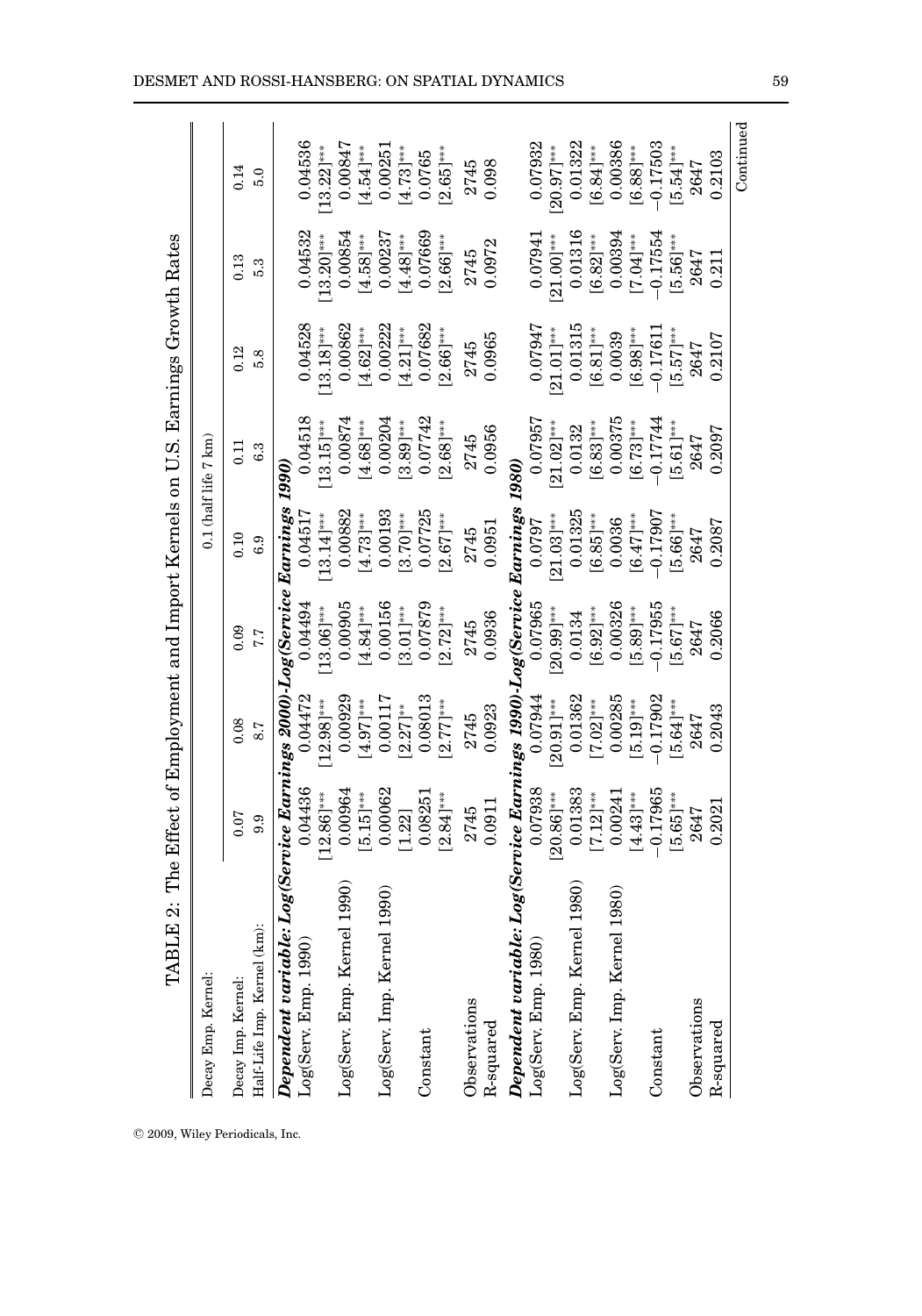|                                                                             |                                                                      |                | TABLE 2: Continued |                                                       |                                   |                        |                         |                |
|-----------------------------------------------------------------------------|----------------------------------------------------------------------|----------------|--------------------|-------------------------------------------------------|-----------------------------------|------------------------|-------------------------|----------------|
| Decay Emp. Kernel:                                                          |                                                                      |                |                    |                                                       | $0.1$ (half life $7 \text{ km}$ ) |                        |                         |                |
| Half-Life Imp. Kernel (km):<br>Decay Imp. Kernel:                           | 0.07<br>9.9                                                          | 0.08<br>8.7    | 0.09<br>7.7        | 0.10<br>6.9                                           | ロ<br>こ<br>6.3                     | 0.12<br>5.8            | 0.13<br>53              | 0.14<br>5.0    |
| Dependent variable: Log(Industry Earnings 2000)-Log(Industry Earnings 1990) |                                                                      |                |                    |                                                       |                                   |                        |                         |                |
| Log(Ind. Emp. 1990)                                                         | 0.02312                                                              | 0.02384        | 0.02453            | 0.02486                                               | 0.02524                           | 0.02546                | 0.02584                 | 0.02613        |
|                                                                             | $[3.32]***$                                                          | $[3.42]***$    | $[3.52]***$        | $[3.56]***$                                           | $[3.62]***$                       |                        | $[3.70]$ ***            | $[3.74]***$    |
| 1990)<br>Log(Ind. Emp. Kerne                                                | 0.02212                                                              | 0.02232        | 0.0225             | 0.02239                                               | 0.0225                            | $[3.65]***$<br>0.02247 | 0.02252                 | 0.02242        |
|                                                                             | $[4.36]***$                                                          | $[4.41]***$    | $[4.45]^{***}$     | $[4.43]^{***}$                                        | $[4.45]^{***}$                    | $(4.44]***$            | $[4.46]^{***}$          | $[4.44]^{***}$ |
| 1990)<br>Log(Ind. Imp. Kernel                                               | 0.00607                                                              | 0.0064         | 0.00673            | 0.00678                                               | 0.00688                           | 0.00691                | 0.00704                 | 0.00704        |
|                                                                             | $[6.15]^{***}$                                                       | $[6.41]^{***}$ | $[6.67]^{***}$     | $[6.69]^{***}$                                        | $[6.72]^{***}$                    | $[6.72]^{***}$         | $[6.83]^{***}$          | $[6.82]***$    |
| Constant                                                                    | 0.08837                                                              | 0.08216        | 0.0765             | 0.07448                                               | 0.07109                           | 0.06955                | 0.06641                 | 0.06462        |
|                                                                             | $[1.85]$ *                                                           | $[1.72]$ *     | [1.60]             | [1.55]                                                | [1.48]                            | [1.45]                 | [1.38]                  | [1.34]         |
| Observations                                                                | 2752                                                                 | 2752           | 2752               | 2752                                                  | 2752                              | 2752                   | 2752                    | 2752           |
| R-squared                                                                   | 0.0271                                                               | 0.0282         | 0.0295             | 0.0295                                                | 0.0297                            | 0.0297                 | 0.0302                  | 0.0301         |
| Dependent variable: Log(Industry Earnings 1990                              |                                                                      |                |                    |                                                       |                                   |                        |                         |                |
| Log(Ind. Emp. 1980)                                                         | $-0.02419$                                                           | $-0.02376$     |                    |                                                       | $-0.02272$                        | $-0.0223$              | $-0.02196$              | $-0.02165$     |
|                                                                             | $[3.89]***$                                                          | $[3.81]^{***}$ | $[3.76]^{***}$     | $[3.72]^{***}$                                        | $[3.63]^{***}$                    | $[3.55]***$            | $[3.49]^{***}$          | $[3.44]^{***}$ |
| Log(Ind. Emp. Kernel 1980)                                                  | 0.05805                                                              | 0.05818        | 0.05834            | 0.05837                                               | 0.05852                           | 0.0586                 | 0.05868                 | 0.05875        |
|                                                                             | $12.87$ ]***                                                         | $12.91$ ***    | $12.96$ ]***       | $12.97$ ]***                                          | $13.02$ ]***                      | $13.06$ ]***           | $13.09$ ]***            | $13.11$ ]***   |
| 1980)<br>Log(Ind. Imp. Kernel                                               | 0.00168                                                              | 0.00191        | 0.00213            | 0.00223                                               | 0.00249                           | 0.00269                | 0.00287                 | 0.00302        |
|                                                                             | $1.84$ <sup>*</sup>                                                  | $[2.07]^{**}$  | $[2.28]^{**}$      | $\begin{array}{c} [2.37]^{**} \\ 0.31486 \end{array}$ | $[2.64]^{***}$                    | $[2.83]^{***}$         | $[3.01]^{***}$          | $[3.17]***$    |
| Constant                                                                    | 0.32398                                                              | 0.31993        | 0.31693            |                                                       | 0.31006                           | 0.30633                | 0.30321                 | 0.30033        |
|                                                                             | $[7.36]^{***}$                                                       | $[7.23]***$    | $[7.15]^{***}$     | $[0.77]$ ***                                          | $[0.96]$ ***                      | $[6.86]$ ***           | $[6.78]^{\ast\ast\ast}$ | $[0.70]$ ***   |
| Observations                                                                | 2758                                                                 | 2758           | 2758               | 2758                                                  | 2758                              | 2758                   | 2758                    | 2758           |
| R-squared                                                                   | 0.0587                                                               | 0.059          | 0.0593             | 0.0595                                                | 0.0599                            | 0.0603                 | 0.0607                  | 0.061          |
| Absolute value of <i>t</i> -statistics in brackets<br>* significant at 10   | percent; *** significant at 5 percent; *** significant at 1 percent. |                |                    |                                                       |                                   |                        |                         |                |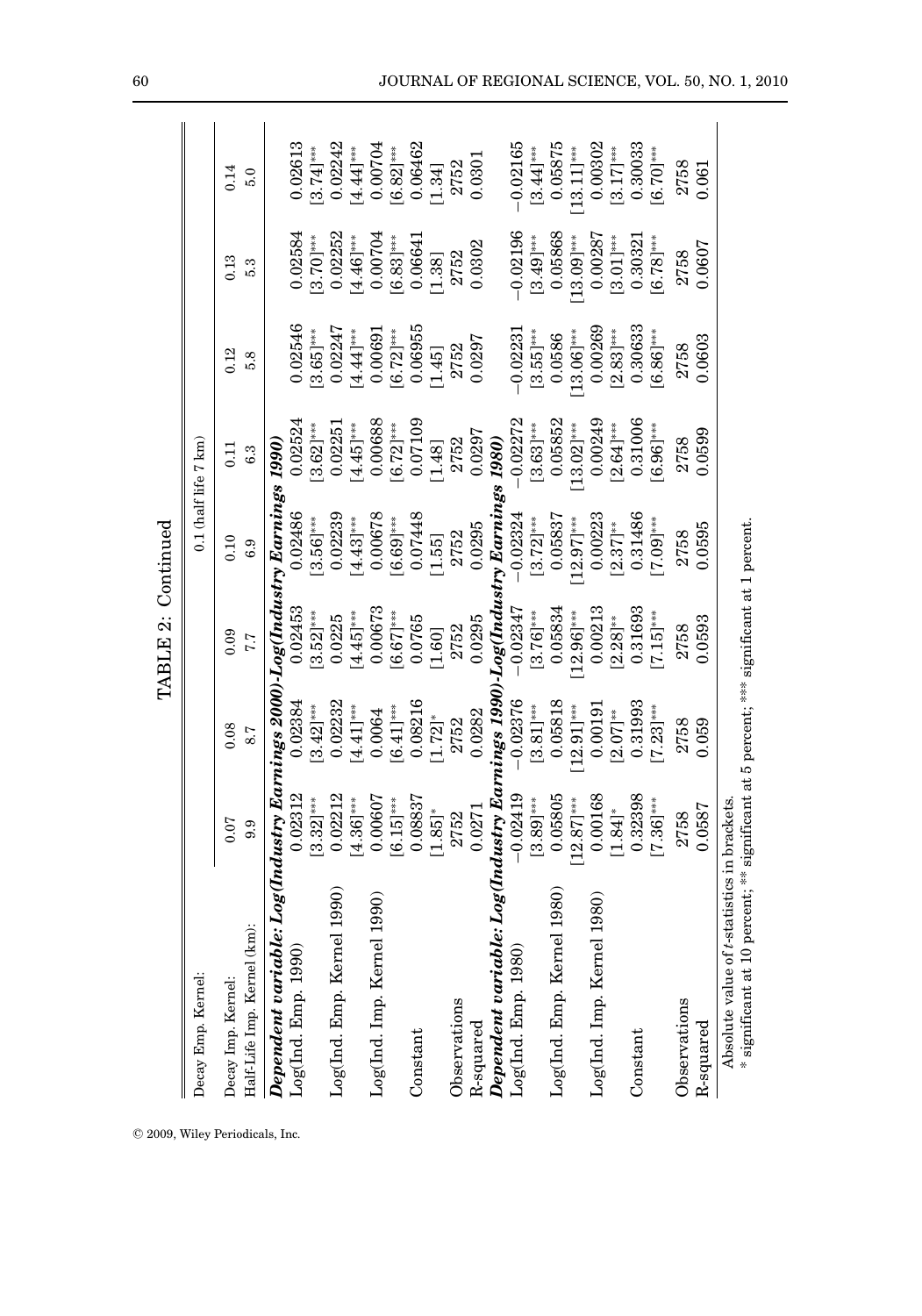We also find a positive and robust "trade" effect. In 1980–1990, the effect seems to be similar in both industries. A 1 percent increase in the import kernel implies roughly a 0.002 percent increase in employment growth over the decade. In the 1990s, the effect is larger in industry and smaller in services. In almost all specifications, the "trade" effect is positive and significant. However, note that the model above leaves out another potential effect, namely, the growth effect of easier access to inputs in the same industry. This effect would imply, on its own, negative coefficients on the import kernel. The only case in which we obtain such a negative coefficient is when we use a low spatial discounting coefficient for the import kernel of services in 1990–2000. Since in that case the negative coefficient is statistically insignificant, we conclude that the trade effect seems to dominate the growth effects from easier access to inputs. However, more work is needed to explore these different effects.

Table 2 presents regressions similar to the ones in Table 1, but we now take sectoral earnings growth as the dependent variable. The results are similar, and, if anything, the coefficients are larger than for employment growth. According to the theory this should be the case, since the productivity and employment effect on innovation are complementary, as are the price and employment effects (see Equation (1)). As before, for virtually all decay parameters we find positive and significant "spillover" and "trade" effects.

#### 6. CONCLUSION

In this paper, we have discussed the theoretical problems involved in the study of spatial dynamics. The literature consists of a set of frameworks that have only been partially understood and analyzed. To deal with some of the main obstacles in this literature, we have presented a simple framework that uses two main "tricks": we make the required assumptions to make decisions static and we clear markets sequentially. This approach allowed us to underscore two key links between space and time, for which we have provided empirical support. In particular, we have shown that both the "spillover" and the "trade" innovation effects seem to be present in U.S. county data.

Undoubtedly, much work is still needed. First, we need to understand the basic frameworks better. In particular, we need to extract a set of robust insights from a model rich enough to be compared with the data. This requires a model with many locations and a distribution of economic activity varied enough to calculate standard statistics. Having two or three regions without land markets is not enough. Second, we need better ways of comparing these statistics with the data. What are the main attributes of the evolution of the distribution of economic activity in space that we should compare with the data? What are the main statistics across industries that can inform us on spatial-dynamic linkages? Essentially, we need a tighter connection with the data that goes beyond reduced-form regressions like the ones in Section 5. These are major challenges for the next 50 years of regional science!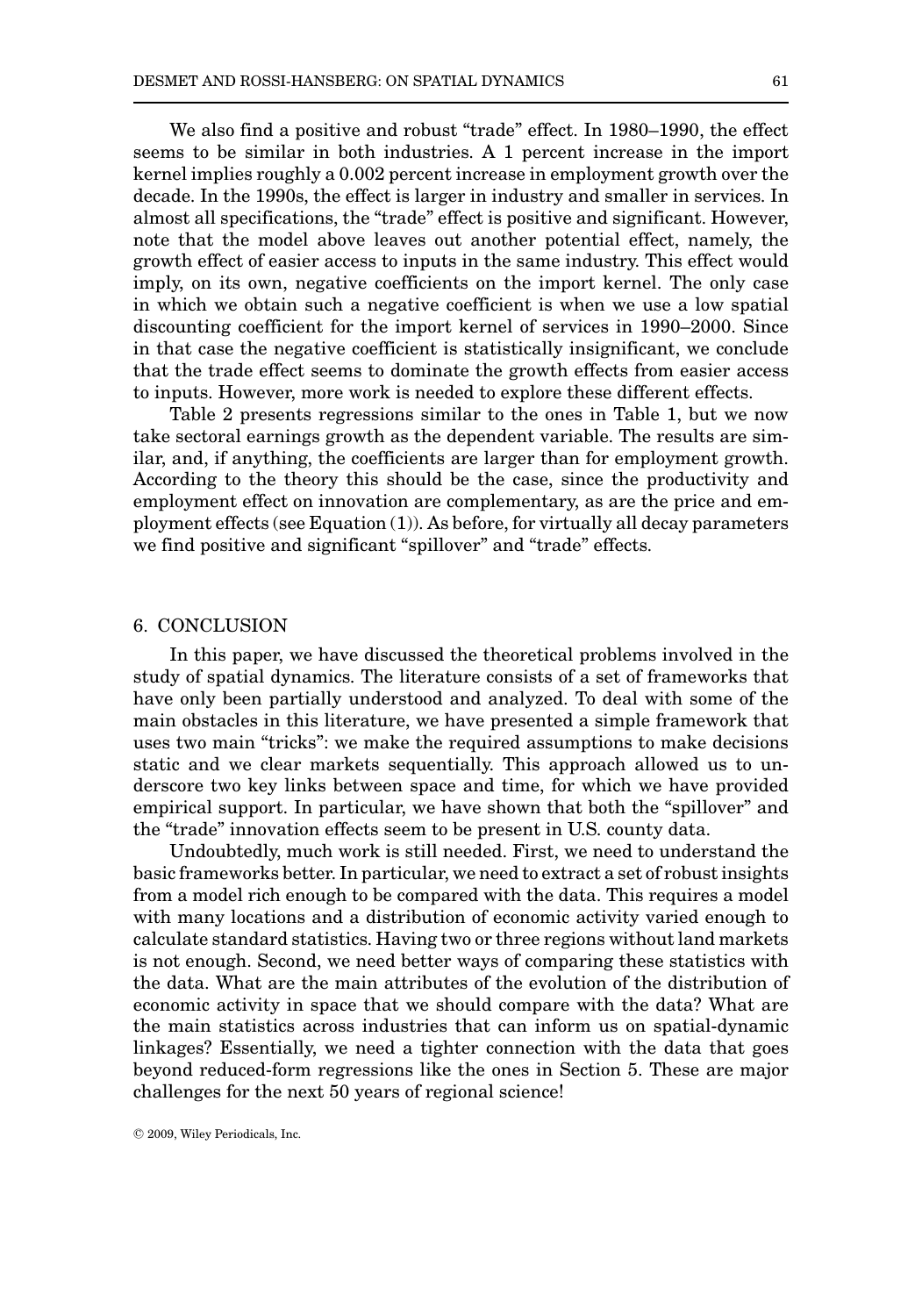## **REFERENCES**

- Baldwin, R.E. and P. Martin. 2004. "Agglomeration and Regional Growth," in J. V. Henderson and J. F. Thisse (eds.), *Handbook of Regional and Urban Economics*, vol. 4. Amsterdam, The Netherlands: Elsevier, pp. 2671–2711.
- Baldwin, R., P. Martin, and G. Ottaviano. 2001. "Global Income Divergence, Trade, and Industrialization: The Geography of Growth Take-Offs," *Journal of Economic Growth*, 6, 5–37.
- Black, D. and J.V. Henderson. 1999. "A Theory of Urban Growth," *Journal of Political Economy*, 107, 252–284.
- Boucekkine, R., C. Camacho, and B. Zou. 2009. "Bridging the Gap Between Growth Theory and the New Economic Geography: The Spatial Ramsey Model," *Macroeconomic Dynamics*, 13, 20–45.
- Brito, P. 2004. "The Dynamics of Growth and Distribution in a Spatially Heterogeneous World," Working Papers, Department of Economics, ISEG, WP13/2004/DE/UECE.
- Brock, W. and A. Xepapadeas. 2008a. "Diffusion-induced Instability and Pattern Formation in Infinite Horizon Recursive Optimal Control," *Journal of Economic Dynamics and Control*, 32, 2745–2787.

———. 2008b. "General Pattern Formation in Recursive Dynamical Systems Models in Economics," MPRA Paper 12305, University of Munich.

Carlino, G.A., S. Chatterjee, and R. Hunt. 2007. "Urban Density and the Rate of Invention," *Journal of Urban Economics*, 61, 389–419.

Cordoba, J.C. 2008. "On the Distribution of City Sizes," ´ *Journal of Urban Economics*, 63, 177–197.

- Desmet, K. and M. Fafchamps. 2006. "Employment Concentration across U.S. Counties," *Regional Science and Urban Economics*, 36, 482–509.
- Desmet, K. and E. Rossi-Hansberg. 2009a. "Spatial Growth and Industry Age," *Journal of Economic Theory*, forthcoming.

-. 2009b. "Spatial Development," NBER Working Paper #15349.

- Dumais, G., G. Ellison, and E.L. Glaeser. 2002. "Geographic Concentration as a Dynamic Process," *Review of Economics and Statistics*, 84, 193–204.
- Duranton, G. 2007. "Urban Evolutions: The Fast, the Slow, and the Still," *American Economic Review*, 97, 197–221.
- Duranton. G. and H. Overman. 2005. "Testing for Localization Using Micro-Geographic Data," *Review of Economic Studies*, 72, 1077–1106.

-. 2008. "Exploring the Detailed Location Patterns of U.K. Manufacturing Industries Using Micro-Geographic Data," *Journal of Regional Science*, 48, 213–243.

- Eaton, J. and Z. Eckstein. 1997. "Cities and Growth: Theory and evidence from France and Japan," *Regional Science and Urban Economics*, 27, 443–474.
- Eaton, J. and S. Kortum. 1999. "International Technology Diffusion: Theory and Measurement," *International Economic Review*, 40, 537–570.
- ———. 2002. "Technology, Geography, and Trade," *Econometrica*, 70, 1741–1779.
- Eeckhout, J. 2004. "Gibrat's Law for (All) Cities," *American Economic Review*, 94, 1429–1451.
- Ellison, G. and E.L. Glaeser. 1997. "Geographic Concentration in U.S. Manufacturing Industries: A Dartboard Approach," *Journal of Political Economy*, 105, 889–927.
- Fujita, M. and J.-F. Thisse. 2002. *Economics of Agglomeration: Cities, Industrial Location, and Regional Growth*, 1st edition. Cambridge, UK: Cambridge University Press, pp. 388–432.
- ———. 2003. "Does Geographical Agglomeration Foster Economic Growth? And Who Gains and Loses from It?," *Japanese Economic Review*, 54, 121–145.
- Fujita, M., P. Krugman, and A. Venables. 2001. *The Spatial Economy: Cities, Regions, and International Trade*, 1st edition. Cambridge, MA: The MIT Press, pp. 309–328.
- Gabaix, X. 1999a. "Zipf'S Law for Cities: An Explanation," *Quarterly Journal of Economics*, 114, 739–767.
	- ———. 1999b. "Zipf's Law and the Growth of Cities," *American Economic Review*, 89, 129–132.
- Griliches, Z. 1957. "Hybrid Corn: An Exploration in the Economics of Technological Change," *Econometrica*, 25, 501–522.